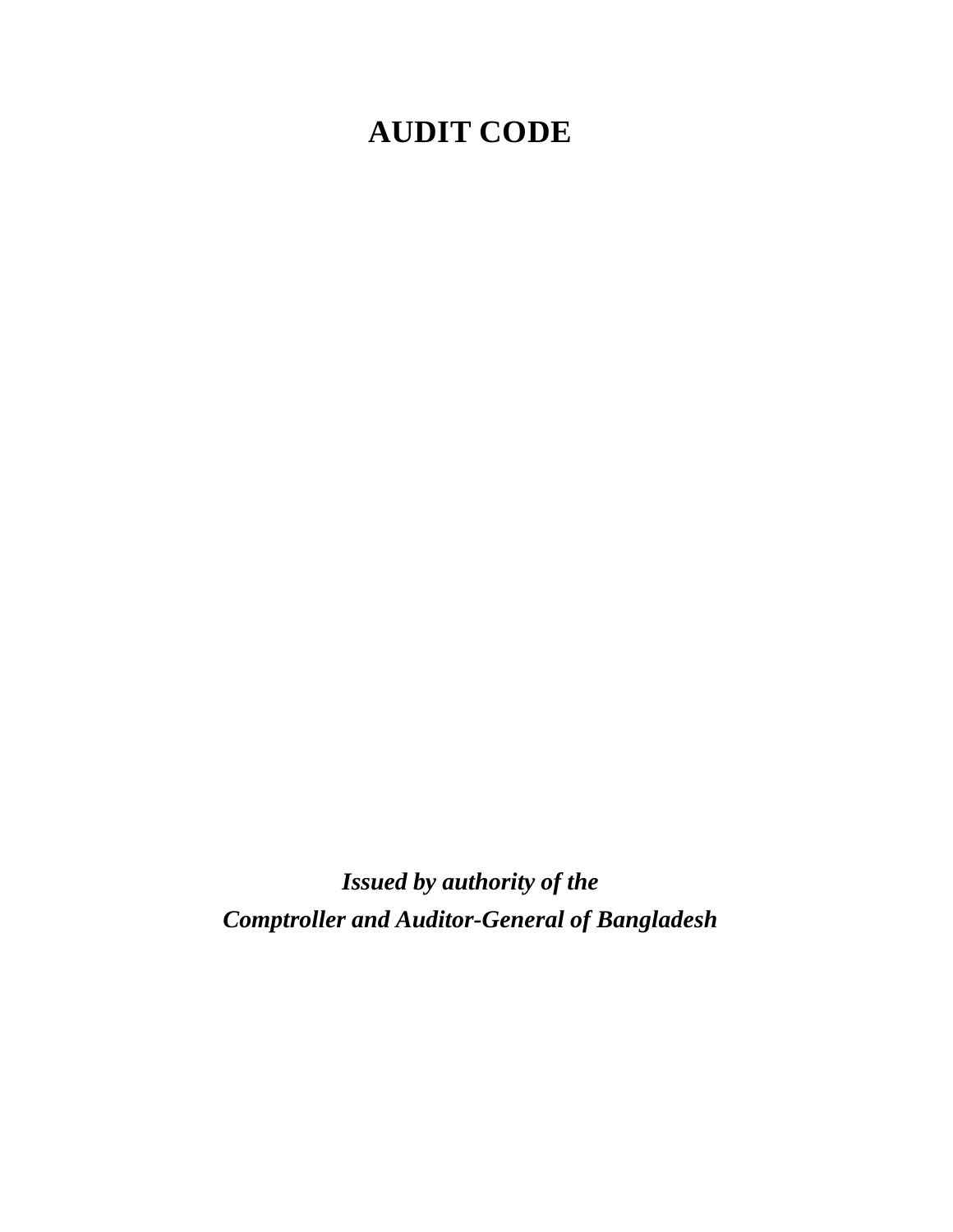## **PREFACE TO THE SECOND EDITION (BANGLADESH)**



This edition is a revision of the existing version of the Audit code. This code was first published in 1938 in undivided India and later adaptations were made in the then Pakistan in 1951 (reprinted in 1959) and in Bangladesh in 1980 incorporating major changes and deleting obsolete provisions as and when they occurred. This Code derives its authority mainly from articles 128 and 132 of the Constitution of the People's Republic of Bangladesh and the Comptroller and Auditor-General (Additional Functions) Act, 1974.

- 2. The scope of government audit has become much wider all over the world responding to the need of the time. As a result, improvements in financial audit are now quite substantial and emphasis on value for money is more pronounced than ever. This edition of the Code reflects the above developments in the field of statutory government audit and also highlights the increasing role of auditors as well as auditees in achieving the wider goals of audit. It also demonstrates to all stakeholders that reforms in government audit in Bangladesh are aimed at bringing the standard and scope of the audit of public money and resources up to the best international standards and practices.
- 3. The changes needed to move from existing audit practices and scope of work to international standards are substantial and will take time. However, a start already initiated over the last few years is being reinforced with the reforms outlined in this Code. Revised audit manuals prescribing detailed audit techniques and procedures to achieve the above goal will follow.
- 4. Government auditors will henceforth spend an increasing amount of time assessing whether public money is being used economically, efficiently and effectively and thereby help achieve value for money. The benefits of value for money audit are immense for all countries in general and developing countries in particular. It is, therefore, important that the role and value of audit is publicly demonstrated and understood. It is also increasingly evident that an independent and effective government audit provides a safeguard of the stewardship of public money – a key element of good governance, aimed at promoting accountability and transparency. The publication of this Audit Code highlights the contribution which government auditors and audited bodies can make towards good governance in Bangladesh.

**Dhaka M. HAFIZUDDIN KHAN 12 July, 1999 Comptroller and Auditor-General**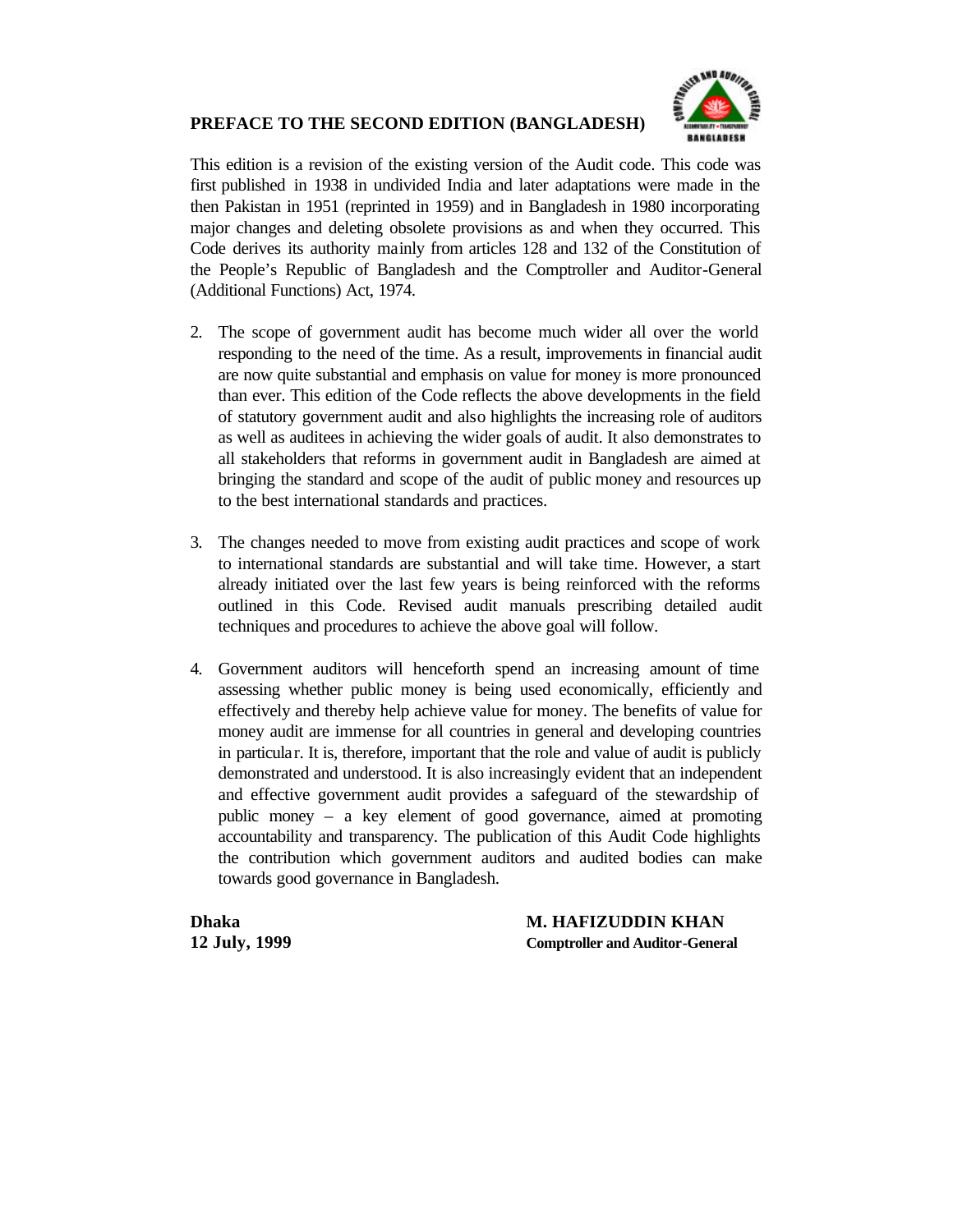#### **PREFACE TO FIRST EDITION (BANGLADESH)**

This edition is an adaptation of the 1959 edition of the Audit Code published in Pakistan. It includes all corrections issued up to the 16<sup>th</sup> December 1971. Opportunity has been taken to incorporate all the major changes that occurred up to December 1976 and carry out certain verbal changes due to the establishment of Bangladesh from the 16<sup>th</sup> December 1971.

2. Errors or omissions, that may come to light, or suggestions regarding amendments should be brought to the notice of the Comptroller and Auditor-General of Bangladesh.

**Dacca 22 July 1980**  **OSMAN GHANI KHAN Comptroller and Auditor-General**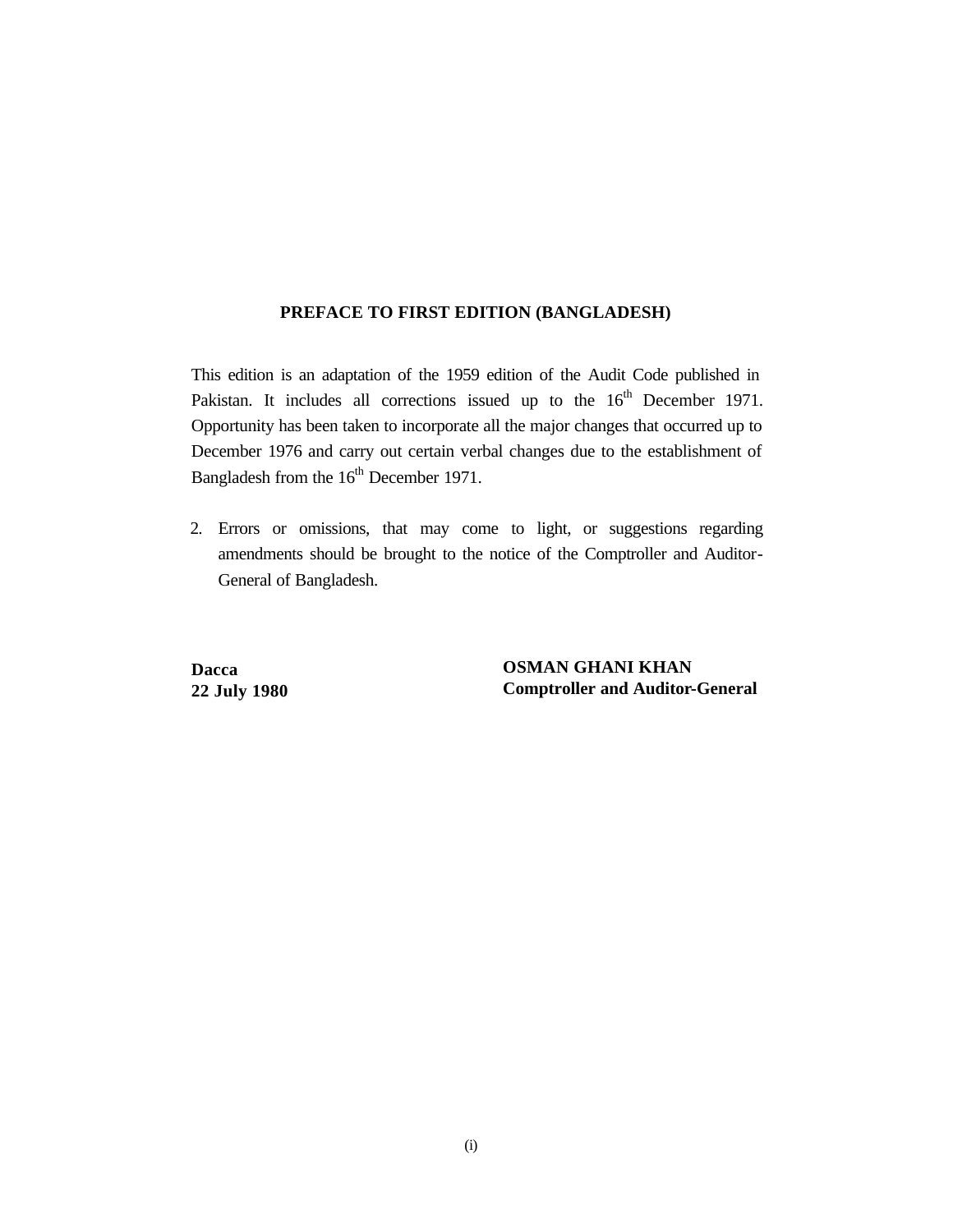#### **PREFACE TO FIRST EDITION (PAKISTAN) REPRINT**

This edition is simply a reprint of the First Edition (Pakistan) of the Audit Code with such amendments as have been rendered necessary due to the introduction of the Government of Pakistan (Audit and accounts) Order, 1952. It also embodies correction slips issued up to  $31<sup>st</sup>$  December, 1958. References to the Concordats (sic) in the various Articles have also been omitted, as they have since been abrogated by the Central and Provincial Governments at the instance of the Comptroller and Auditor-General.

2. Errors or omissions, that may come to light, or suggestions regarding amendments should be brought to the notice of the Comptroller and Auditor-General of Pakistan.

**KARACHI GHULAM ABBAS 1959 Comptroller and Auditor-General**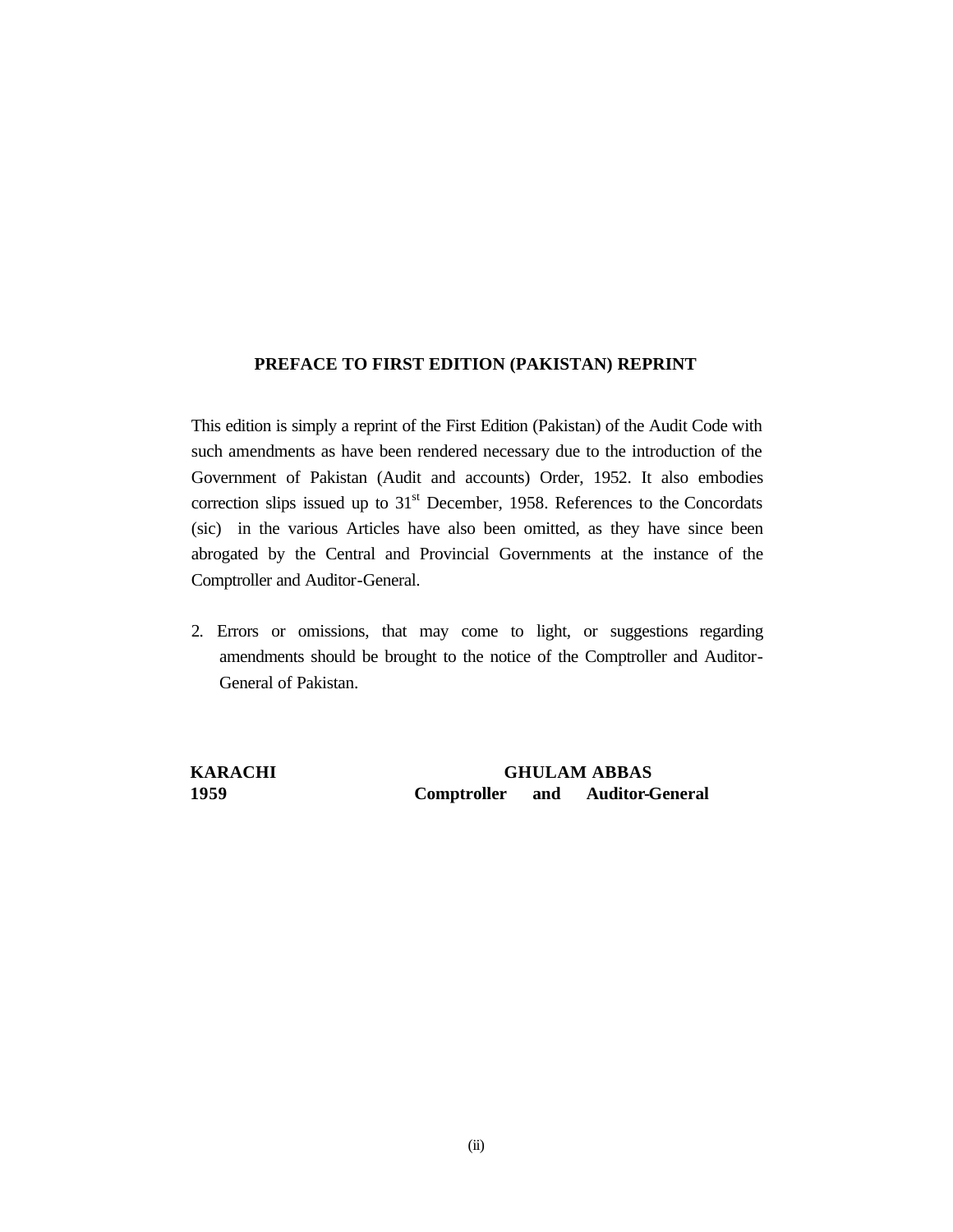#### **PREFACE TO FIRST EDITION (PAKISTAN)**

This edition is an adaptation of the 1939 edition of the Audit Code published in undivided India. It includes all corrections issued up to the  $14<sup>th</sup>$  August 1947. Opportunity has been taken to carry out certain verbal changes due to the establishment of Pakistan from the 15<sup>th</sup> August 1947.

2. Errors or omissions, that may come to light, or suggestions regarding amendments should be brought to the notice of the Auditor-General of Pakistan.

**KARACHI GHULAM ABBAS**<br> **Dated the 31st** March, 1951 **Comptroller and Au** 

**Comptroller and Auditor-General**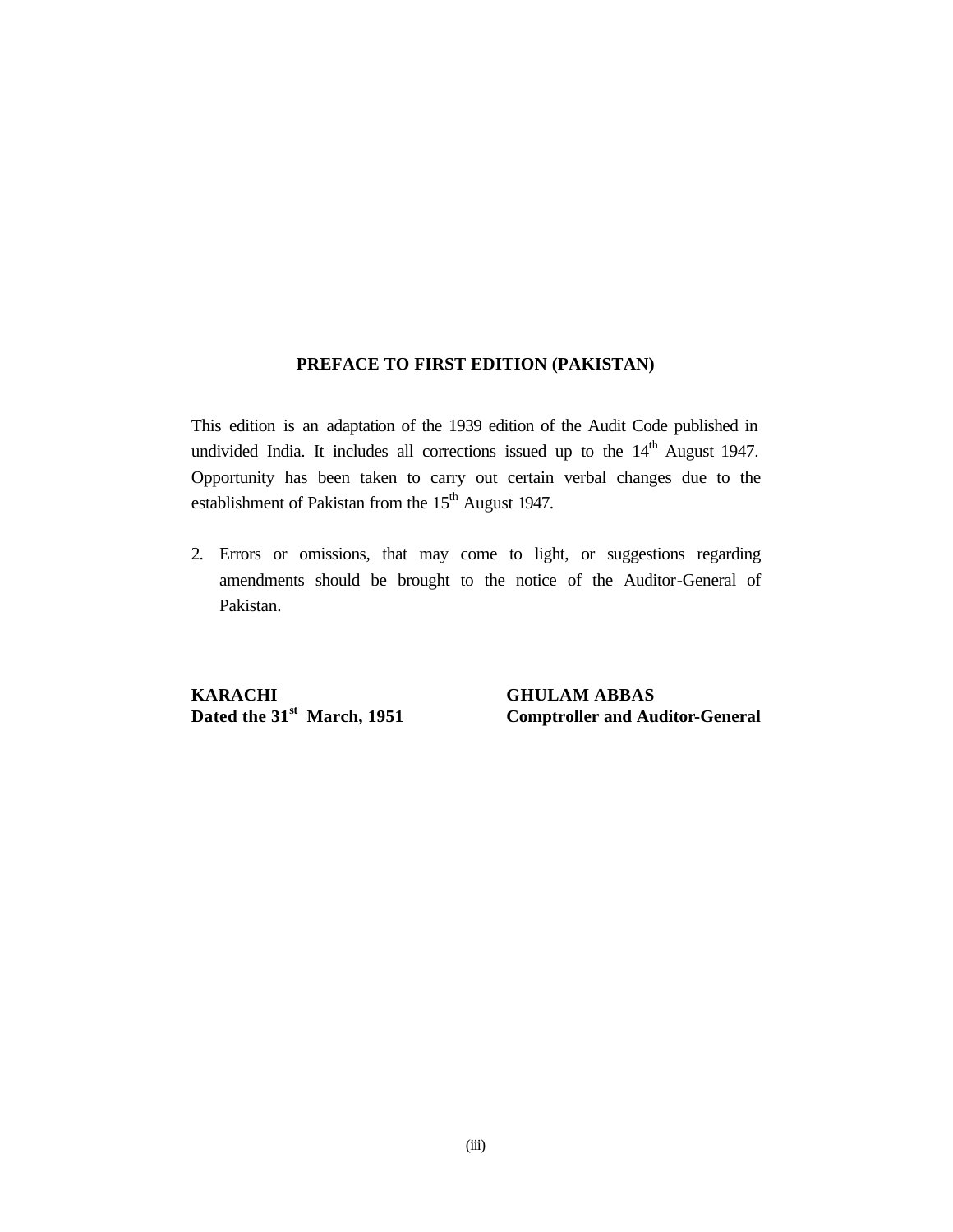#### **PREFACE TO FIRST EDITION (INDIA)**

This Code mainly derives its authority from the provisions of the Government of India (Audit and Accounts) Order 1936, made under sections 166 and 170 of the Government of India Act 1935, and together with the Audit Manual (to be published separately) it supersedes all the rules and instructions relating to audit contained in the Audit Code, Volumes I and II, First Edition (Second Reprint) 1935. By virtue of those provisions the Auditor-General of India has the power subject to the limitation specified in the aforesaid Order to frame rules and give directions in all matters pertaining to the audit of expenditure and of the other transactions and accounts for which he is responsible under that Order. The rules in this Code apply also to the audit of transactions of the Crown Representative for which the Auditor-General is responsible under section 171 of the Act.

- 2. All essential audit directions of the Auditor-General have been set out in this Code, less important instructions and regulations governing procedure have been relegated to the Audit Manual. Except where a contrary intention has been expressed the instructions in this Code should be considered as mandatory and not permissive.
- 3. This code is divided into five sections as follows:

| <b>SECTION I</b> Definitions |                                                               |
|------------------------------|---------------------------------------------------------------|
| Arrangements                 | SECTION II Functions of the Auditor-General and General Audit |
|                              | <b>SECTION III</b> General Principles and Rules of Audit      |
|                              | <b>SECTION IV</b> Supplementary Audit Regulations             |
|                              | <b>SECTION V</b> Results of Audit                             |

Sections I contains definitions of certain technical and other expressions used in this Code.

Sections II defines generally the functions of the Auditor-General and his position *vis a vis* the various Executive authorities set up by the Government of India Act 1935.

Sections III to V set out the general principles and rules of Audit. These principles and rules are for the most part based on those contained in the existing Audit Code,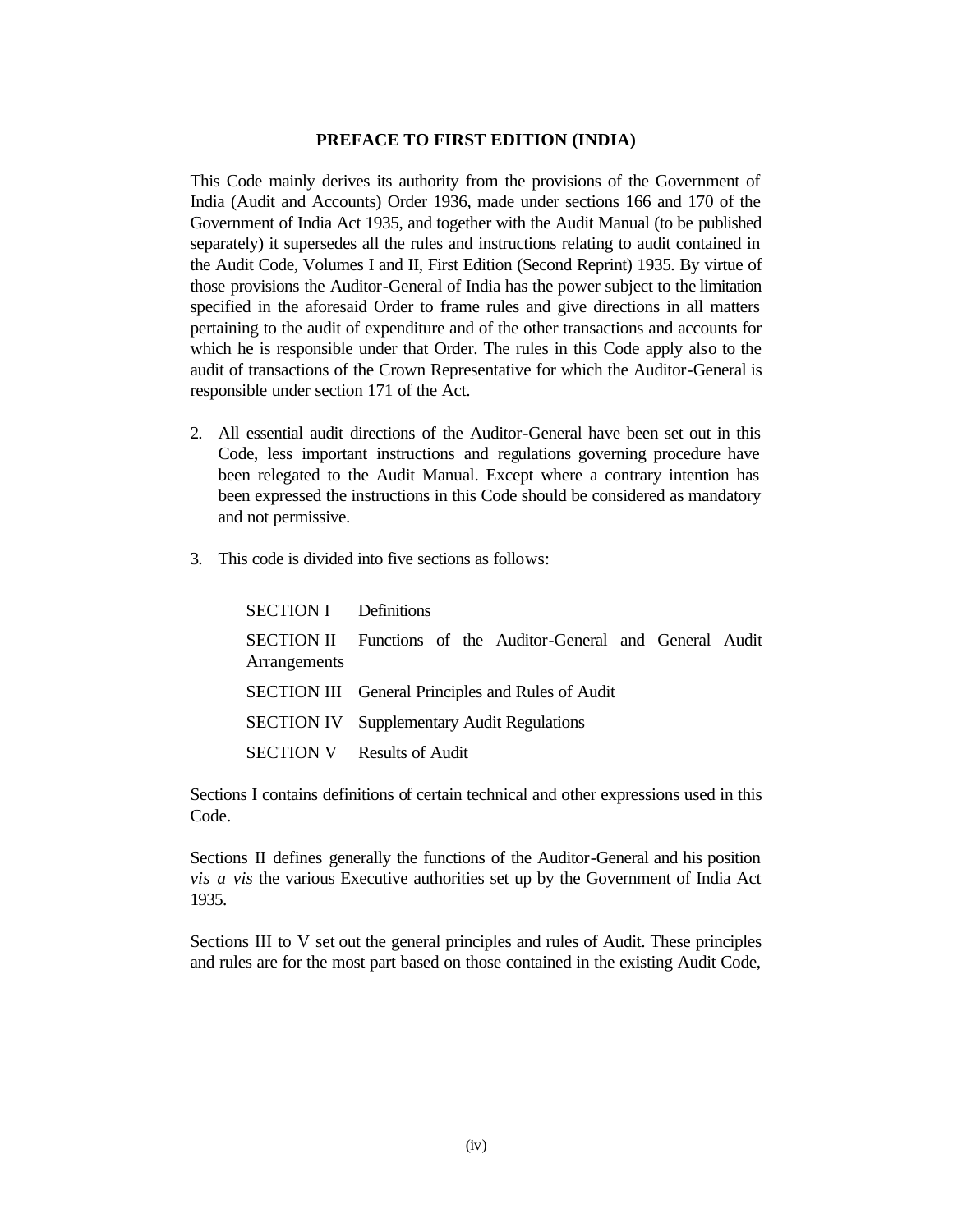Volumes I and II, First Edition (Second Reprint), which have been suitably amended and amplified to fit in with the changes introduced by the new constitution. These general principles and rules regulate not only the main classes of audit in general but also their application to the particular sub-divisions of work in an Audit Office. The rules relating to detailed audit process contained in the existing Audit Code, Volumes I and II, will after suitable modification be incorporated in the separate Audit Manual to be issued by the Auditor-General.

- 4. The functions which have been entrusted to the Auditor-General under certain sections of the Act and Orders issued thereunder e.g. Section 144(1) as well as audit functions which the Auditor-General has assumed in a "consent basis" have for the sake of facility been dealt with in this Code.
- 5. While the rules in Section IV Supplementary Audit Regulations are intended primarily for the guidance of those Audit Offices under the Auditor-General who are responsible for the keeping of accounts under paragraph II(1) of the Government of India (Audit and Accounts) Order 1936, those in other sections are intended for all Audit Offices. In the case of departments the accounts of which are kept by an organisation which is not subordinate to the Auditor-General, the apportionment of duties, specified in Section IV between the Audit and Accounting authorities will be such as may be prescribed in departmental codes or manuals.
- 6. Excepting the regulations for the conduct of audit of receipts and accounts of stores and stock set out in Appendices I and II to the Code which have been made by the Governor-General and the Governors of Provinces after consultation with the Auditor-General, the other rules in this Code can be amended only by the Auditor-General who will welcome any suggestions for amendment that may be made for his consideration by Government as well as Audit Officers.

**NEW DELHI E BURDON The 21st November, 1938 Auditor-General of India**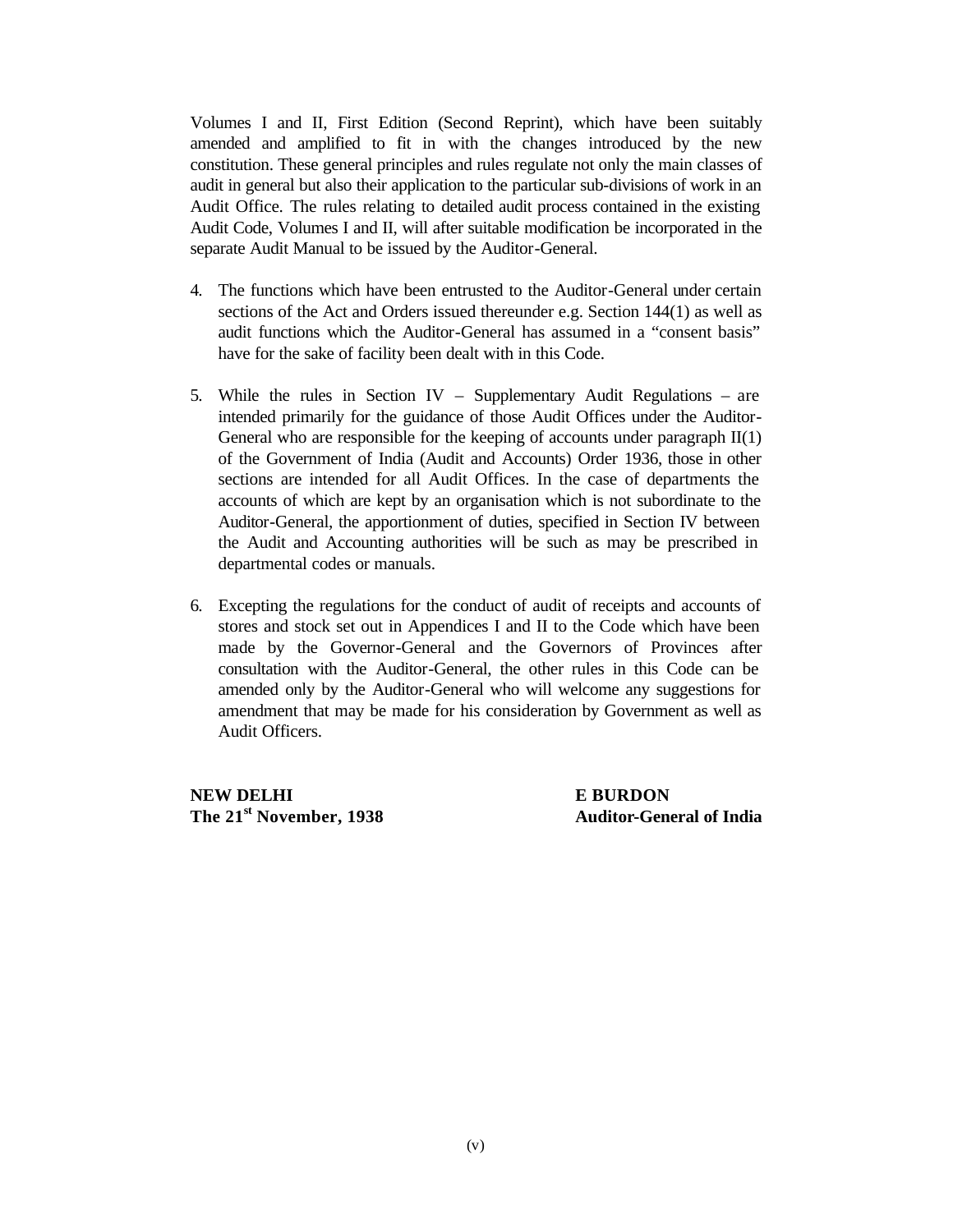## **Contents**

Article Page

|                                                                        |           | $i - iii$  |
|------------------------------------------------------------------------|-----------|------------|
|                                                                        |           | 1          |
|                                                                        |           | 1          |
|                                                                        |           | 1          |
|                                                                        |           | 2          |
|                                                                        |           | 2          |
| Chapter - 2 Powers, duties and functions of Auditors                   |           | $\ldots 5$ |
|                                                                        | 8         | 5          |
|                                                                        |           | 5          |
|                                                                        | 16        | 7          |
|                                                                        |           | 9          |
|                                                                        | $17 - 25$ | $9-12$     |
|                                                                        | 26        | 12         |
|                                                                        | 30        | 14         |
| Audit of financial systems, internal controls and financial statements | 32        | 15         |
|                                                                        | 35        | 16         |
|                                                                        |           | 16         |
|                                                                        |           | 16         |
|                                                                        | 40        | 17         |
|                                                                        |           | 17         |
|                                                                        |           | 19         |
|                                                                        |           | 19         |
|                                                                        | 50        | 20         |
|                                                                        |           | 23         |
|                                                                        |           | 23         |
|                                                                        |           | 24         |
|                                                                        |           | 25         |

Appendix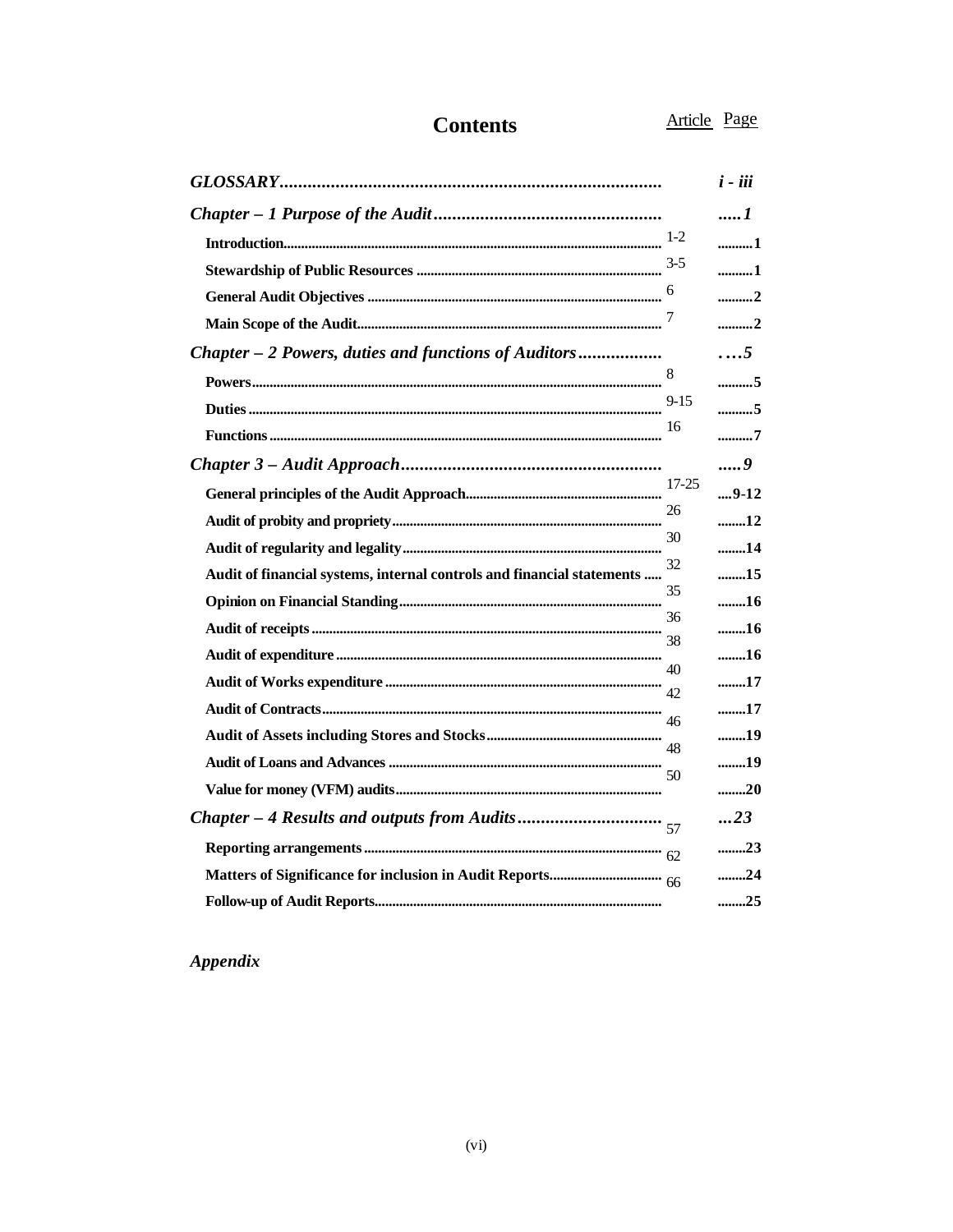## *STATUTORY PROVISIONS – COMPTROLLER & AUDITOR-GENERAL27*

## **GLOSSARY**

| Act                               | Comptroller and Auditor-General (Additional Functions) Act<br>(No. XXIV of 1974) as amended upto 1983.                                                                                                                                                                                                                                                                                                                                                                                                                                                                                                                                                                                                               |
|-----------------------------------|----------------------------------------------------------------------------------------------------------------------------------------------------------------------------------------------------------------------------------------------------------------------------------------------------------------------------------------------------------------------------------------------------------------------------------------------------------------------------------------------------------------------------------------------------------------------------------------------------------------------------------------------------------------------------------------------------------------------|
| Adverse<br>Opinion                | An audit opinion that the financial statements do not present a<br>true and fair view of the financial position of the audited body.                                                                                                                                                                                                                                                                                                                                                                                                                                                                                                                                                                                 |
| Appropriation<br><b>Accounts</b>  | Accounts relating to expenditure brought into account during a<br>financial year to the several items specified in the Appropriation<br>Act.                                                                                                                                                                                                                                                                                                                                                                                                                                                                                                                                                                         |
| Audit                             | Audit includes an examination of the books of accounts, other<br>documents, stores, assets etc. relating to the receipts and<br>expenditure of the Government, statutory public authorites and<br>public enterprises with a view to ensuring that rules and orders<br>framed by the competent authority in regard to financial matters<br>have been followed; that sums due have been properly assessed,<br>realised and brought to account; that expenditure has been<br>incurred with due regularity and propriety; that assets have been<br>properly utilised and safeguarded, that public resources have<br>been used economically, efficiently and effectively, and that the<br>accounts truly represent facts. |
| Auditee or<br><b>Audited Body</b> | Body or organisation for which the C&AG is responsible for<br>auditing.                                                                                                                                                                                                                                                                                                                                                                                                                                                                                                                                                                                                                                              |
| <b>Auditors</b>                   | Officials of Bangladesh Audit Department who perform audit<br>work on behalf of the Comptroller and Auditor-General of<br>Bangladesh.                                                                                                                                                                                                                                                                                                                                                                                                                                                                                                                                                                                |
| Certificate                       | The certificate which the C&AG may give under the provision of<br>article 128 of Constitution of the People's Republic of<br>Bangladesh and paragraph 4 of the Comptroller and Auditor-<br>General (Additional Functions) Act of 1974.                                                                                                                                                                                                                                                                                                                                                                                                                                                                               |
| Code                              | <b>Audit Code</b>                                                                                                                                                                                                                                                                                                                                                                                                                                                                                                                                                                                                                                                                                                    |
| Compliance<br>Audit               | Audit work on probing compliance with the financial rules and<br>regulations.                                                                                                                                                                                                                                                                                                                                                                                                                                                                                                                                                                                                                                        |
| Comptroller<br>and Auditor-       | Comptroller and Auditor-General (C&AG) of Bangladesh.                                                                                                                                                                                                                                                                                                                                                                                                                                                                                                                                                                                                                                                                |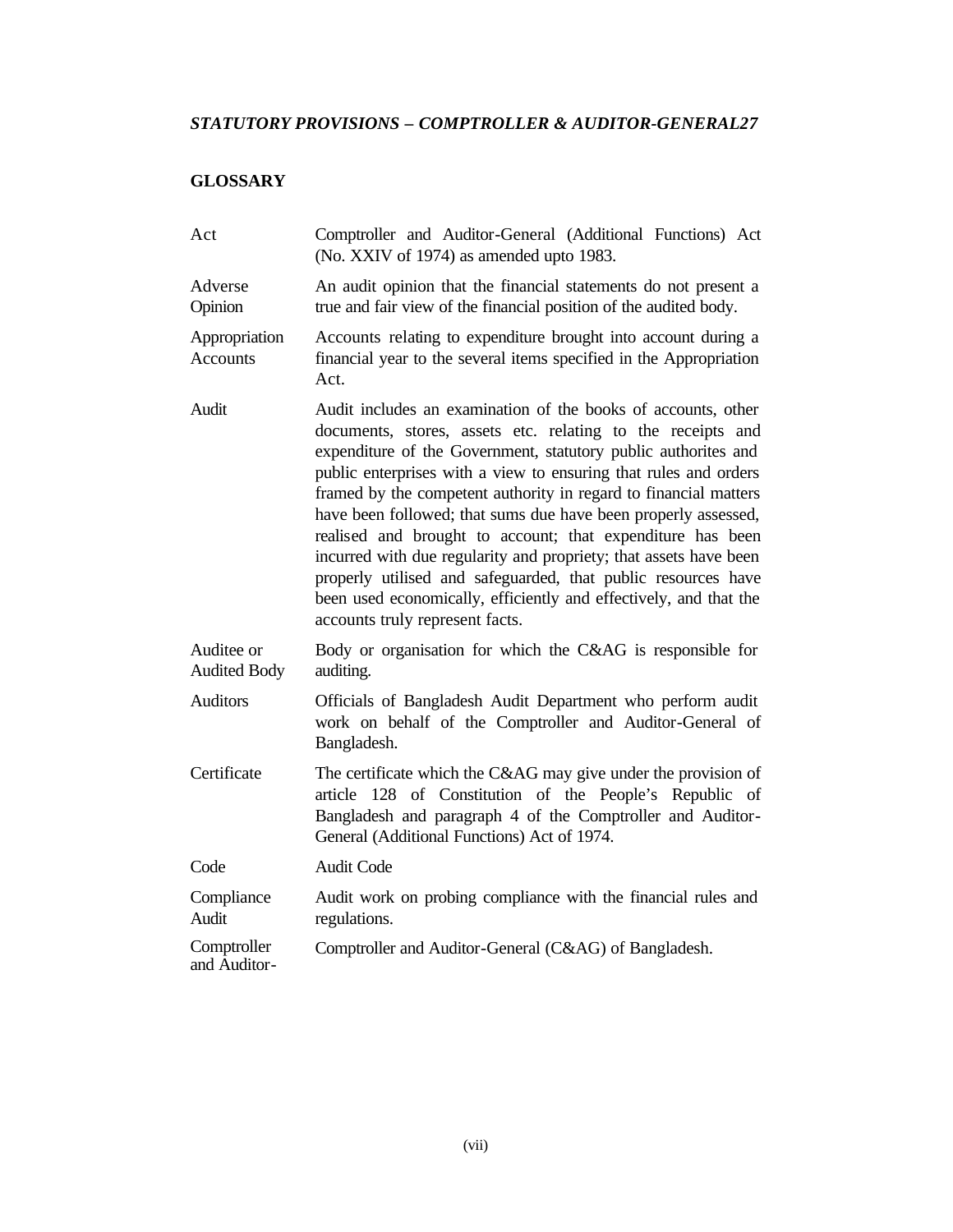| General               |                                                                                                                                                                                                                                                                                                                                                                                                                                                                                                                                    |
|-----------------------|------------------------------------------------------------------------------------------------------------------------------------------------------------------------------------------------------------------------------------------------------------------------------------------------------------------------------------------------------------------------------------------------------------------------------------------------------------------------------------------------------------------------------------|
| <b>Control Risk</b>   | The risk that the internal controls being operated by management<br>are unreliable.                                                                                                                                                                                                                                                                                                                                                                                                                                                |
| Corruption            | The misuse of public power, office or authority for private benifit<br>through bribery, extortion, influence peddling, nepotism, fraud or<br>embezzlement.                                                                                                                                                                                                                                                                                                                                                                         |
| Corrupt<br>Practice   | Resorting to any activity which constitutes corruption.                                                                                                                                                                                                                                                                                                                                                                                                                                                                            |
| Finance<br>Accounts   | A comprehensive account of all receipts and expenditure of the<br>Government during a financial year.                                                                                                                                                                                                                                                                                                                                                                                                                              |
| Financial<br>Position | The view of the audited body's financial affairs as expressed by<br>both its balance sheet and related income and expenditure<br>account, together with other statutory accounts where applicable.                                                                                                                                                                                                                                                                                                                                 |
| Fraud                 | Intentional distortions of financial statements and accounting<br>records and /or misappropriation of assets.                                                                                                                                                                                                                                                                                                                                                                                                                      |
| Government            | "Government" means the Government of the People's Republic<br>of Bangladesh.                                                                                                                                                                                                                                                                                                                                                                                                                                                       |
| Materiality           | An expression of the relative importance of a particular matter in<br>the context of the statements of accounts as a whole. A matter<br>is material if its omission or misstatement would reasonably<br>influence the decision of an addressee of the audit opinion.<br>Materiality may also be considered in the context of any<br>individual primary statement within the statements of accounts or<br>of individual items included within them. Materiality is not<br>capable of general mathematical definition as it has both |

Public A company or firm, whether incorporated or registered or not, in

Propriety Audit Audit work to consider matters that appear to involve improper

to law can be significant without being material. Opinion The opinion which auditors must give on the statements of

audited body.

expenditure.

qualitative and quantitative aspects. A significant matter need not necessarily be material. For example, an item which is contrary

accounts (or other accounts if a statement is not required) of the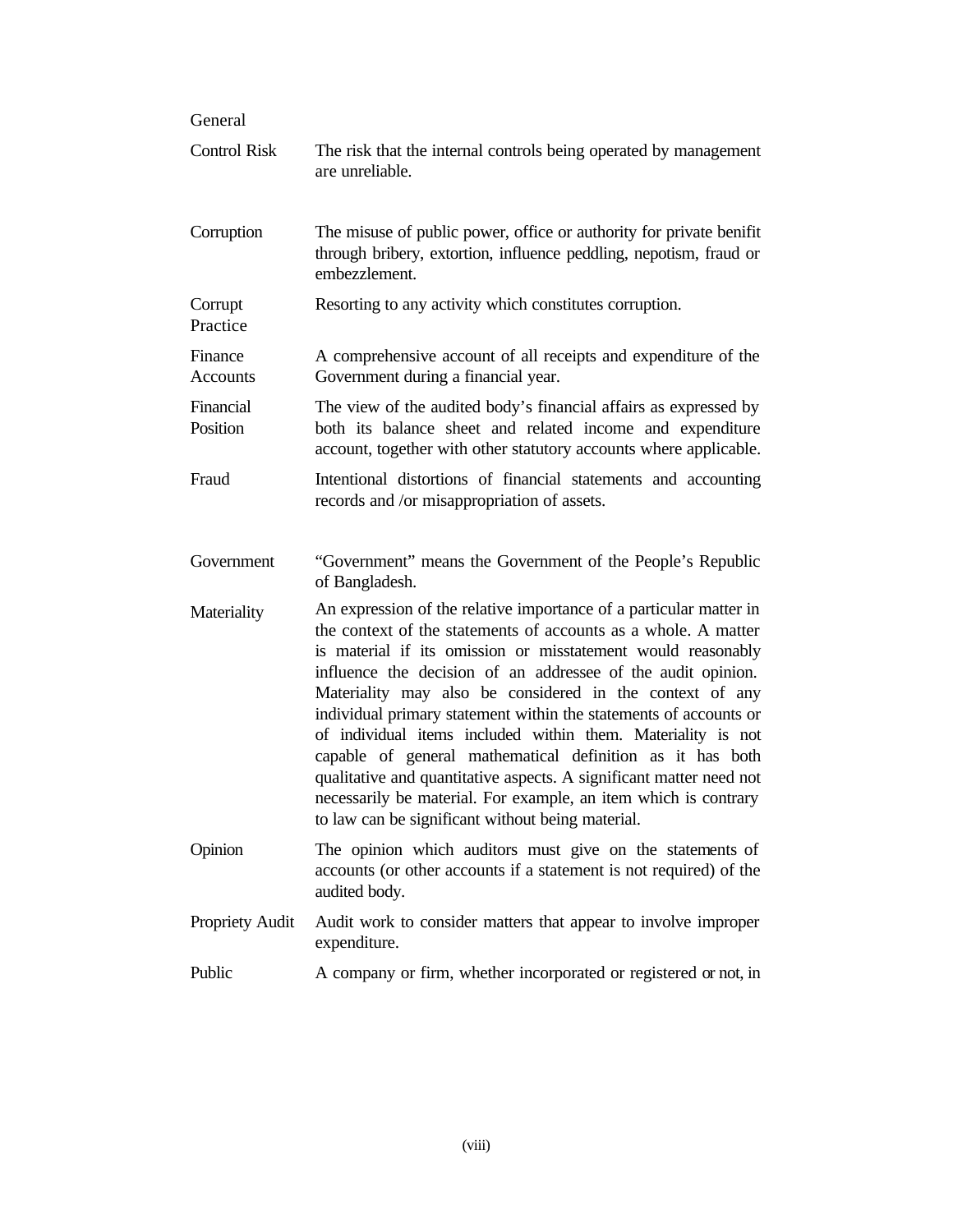Enterprise which the Government has at least fifty percent share or interest.

- Risk of Error The risk that the audited body's financial systems are in error or that the financial statements will not present a true and fair view of the financial position.
- Statements of Accounts The annual financial statements in the prescribed form or the books of account for those audited bodies not required to produce a statement.
- Statutory Public Authority Any authority, corporation or body the activities or the principal activities of which are authorised by any Act, Ordnance, Order or instrument having the force of law in Bangladesh.
- Stewardship Custodianship, Trusteeship
- Studies Investigations undertaken by the C&AG's office with a view to identifying good practice and opportunities to secure improvements in value for money.

Value for money (VFM) audit work An objective and systematic review of an organisation to assess whether in the pursuit of predetermined goals it has achieved economy, efficiency and effectiveness in the utilisation of its resources. The term VFM audit also denotes performance audit.

*Note: Terms or expressions used in this Code which appear also in the Act or in any order or rules issued thereunder shall have the same meanings as have been assigned to them in the Act, the order or the rules concerned.*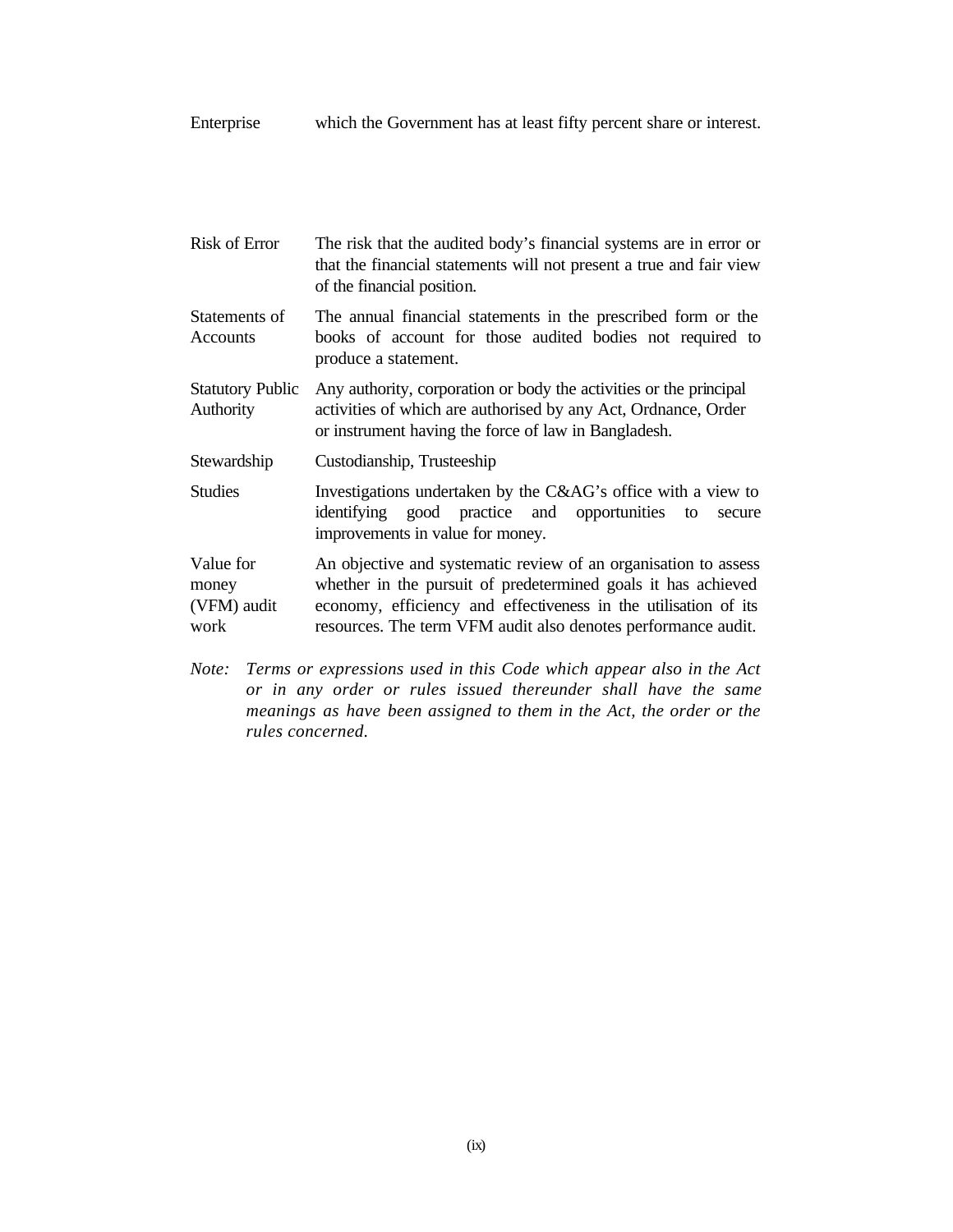## **Chapter – 1 Purpose of the Audit**

#### **Introduction**

- 1. This Code incorporates the Comptroller and Auditor-General's view of best professional practice with respect to the standards, procedures and techniques with which his auditors are expected to comply while doing audit work.
- 2. The Code establishes the general standards and practices to be followed by auditors. More detailed instructions are contained in audit manuals.

#### **Stewardship of Public Resources**

- 3. Public officials who are responsible for management of public resources are accountable to the public for the stewardship of those resources. These responsibilities include –
	- (i) maintaining accounting records;
	- (ii) preparing statements of accounts;
	- (iii) safeguarding the assets;
	- (iv) taking reasonable steps for the prevention and detection of fraud or other irregularities;
	- (v) managing affairs having due regard to financial and other related rules and regulations to secure economic, efficient and effective use of resources.
- 4. Independent audit by the Comptroller and Auditor-General is one of the ways to ensure that public money is accounted for, well managed and propriety is ensured by the custodian of public assets.
- 5. It is the responsibility of the auditors, based on their audit work, to form an independent view, on the statements of accounts and arrangements made by the audited body to maintain accounts. Auditors should take reasonable steps to plan and execute their audits to comply with this Code. Work carried out by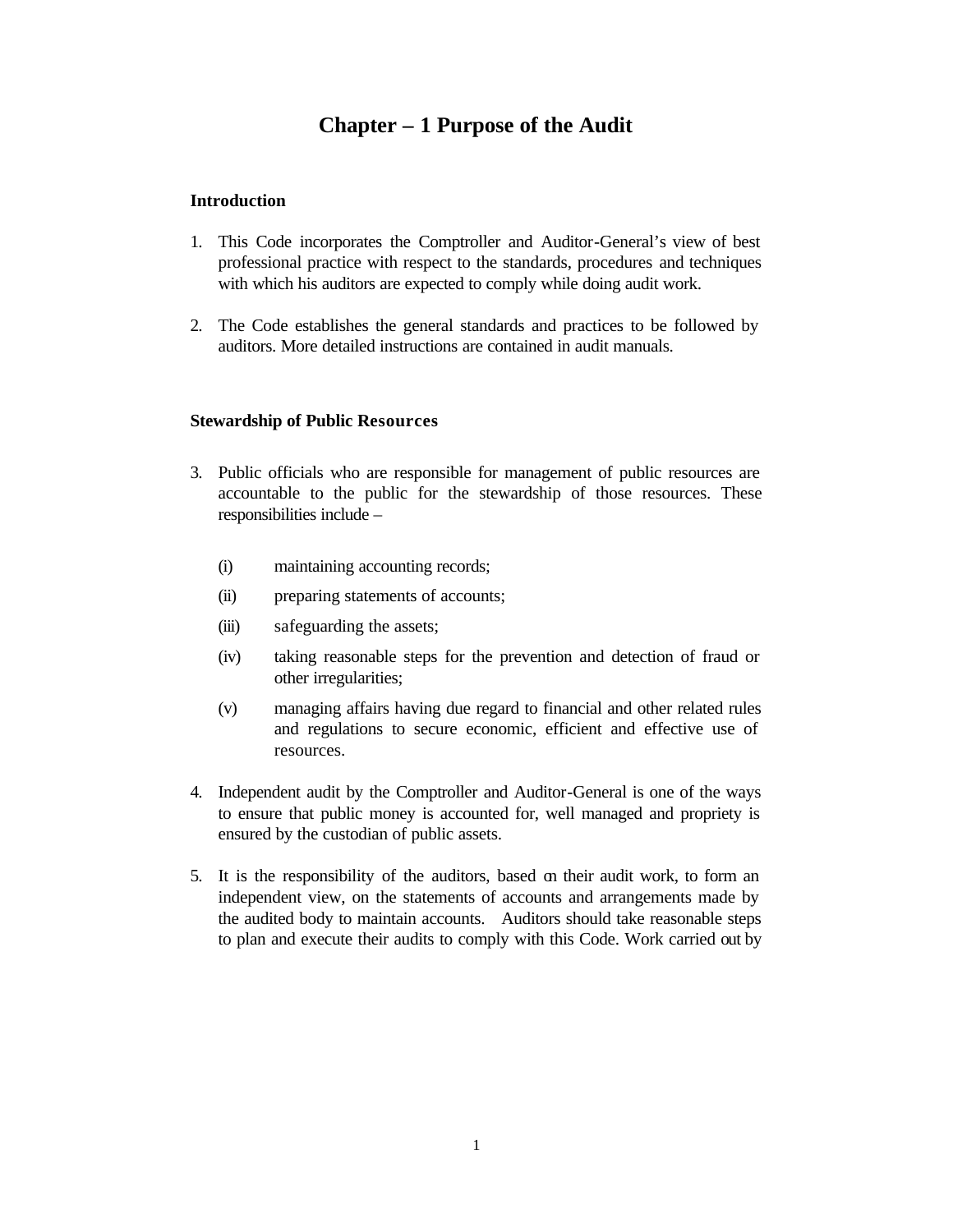the auditors does not absolve audited bodies from their responsibility for the proper management of public money.

#### **General Audit Objectives**

- 6. The broad aim of Public Sector audit is to safeguard the interest of the State and to promote transparency and accountability, along with sound economic and financial management practices across the government. Towards that broad aim, the auditors' objectives are to give an independent assessment of:
	- (i) whether the statements of accounts show a true and fair view of the financial position of the audited body and its income and expenditure for the year in question and have been properly prepared in accordance with appropriate rules and regulations;
	- (ii) the adequacy of the audited body's arrangements to secure economy, efficiency and effectiveness in the use of resources;
	- (iii) the adequacy of the audited body's financial management systems;
	- (iv) the adequacy of the audited body's arrangements for preventing and detecting fraud, corruption and the internal control framework generally;
	- (v) the adequacy of the audited body's arrangements for ensuring the legality of transactions that might have a financial consequence;
	- (vi) the adequacy of the audited body's arrangements for collecting, collating and recording accounting data and publishing financial statements and reports pursuant to appropriate rules and regulations.

The manner by which auditors discharge these functions is set out hereinafter.

#### **Main Scope of the Audit**

7. Auditors should plan and perform their audit work so as to obtain all the information and explanations they consider necessary in order to provide themselves with sufficient evidence to give reasonable assurance to the public. Audit could be on yearly accounts or on particular issue or particular item of expenditure. Auditors' audit work should include but not be limited to: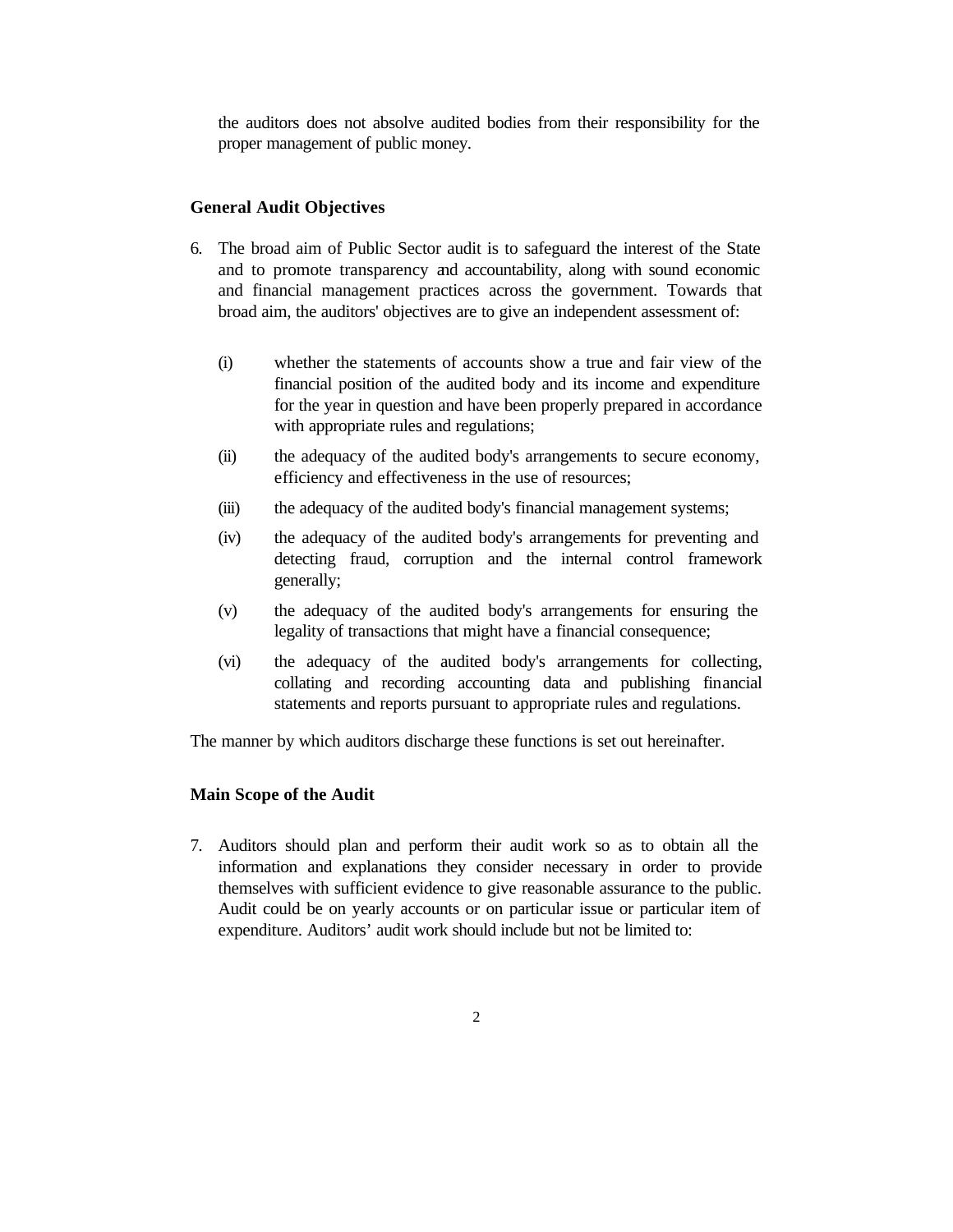- (i) examination on a test basis of evidence relevant to the amounts, classification and disclosures in the statements of accounts and an assessment of the significant judgements made by management in preparing the statements of accounts and;
- (ii) an examination of the arrangements for securing economy, efficiency and effectiveness in the use of resources;
- (iii) undertaking special studies including those designed to review value for money as well as environmental issues;
- (iv) examination of the receipts and expenditure from the Consolidated Fund and Public Account of the Republic;
- (v) examination of the trading, manufacturing, profit and loss accounts and balance sheets, and other subsidiary accounts kept in any auditee organisations;
- (vi) examination of receipts and accounts of stores and stock;
- (vii) ascertaining whether there have been deviations from established rules and regulations including environmental legislation and procedures;
- (viii) ensuring that appropriate action is taken on irregularities, improprieties and wastage in the use of public resources.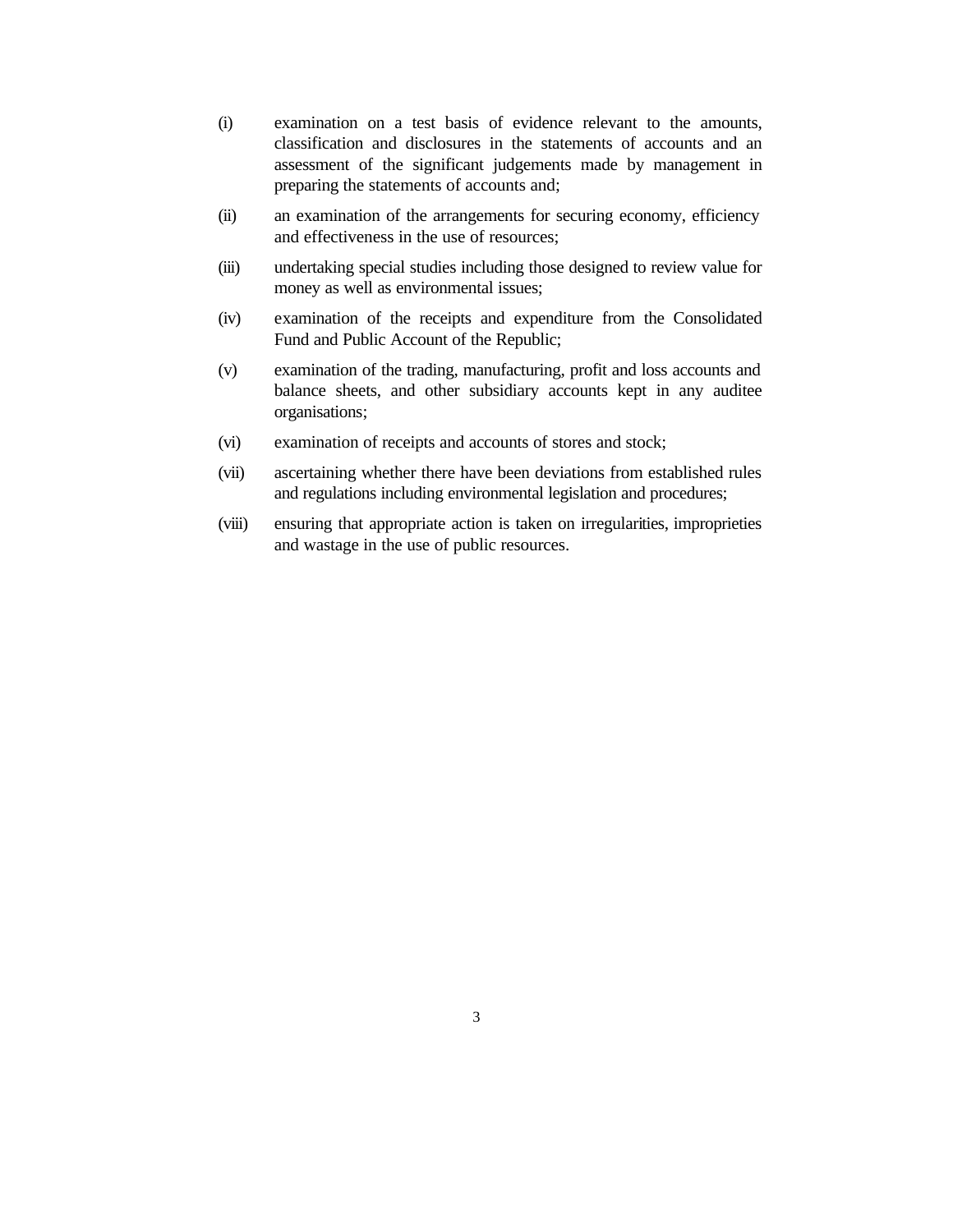## **Chapter – 2 Powers, duties and functions of Auditors**

#### **Powers**

8. The powers and duties of the Comptroller and Auditor-General are prescribed by Statute. By general or specific delegation, the auditors under him exercise those powers on his behalf. In discharging their statutory powers and duties auditors shall take into account the guidance provided in this Code and other guidelines issued from time to time by the Comptroller and Auditor-General. The principal statutory powers are detailed in Appendix.

#### **Duties**

- 9. Subject to the provisions of the Constitution, the Additional Functions Act, 1974 and Amendment Act, 1975 the officers and establishment of the Bangladesh Audit Department shall under special and general directions as may be given by the Comptroller and Auditor-General from time to time, perform all such duties and functions as are imposed on, or undertaken by, the Comptroller and Auditor-General under the provisions of the Constitution, Acts or the rules issued thereunder or under any executive arrangements.
- 10. Auditors must carry out their work with integrity, objectivity and independence, and exercise due professional care.
- 11. Auditors' opinions, conclusions, judgements and recommendations must both be and be seen to be impartial. Auditors and their staff must act independently of the audited body and maintain an independent and objective attitude of mind. In particular, the following should be avoided:
	- (i) official, professional or personal relationships the nature and effect of which might cause auditors to limit the extent or character of the audit;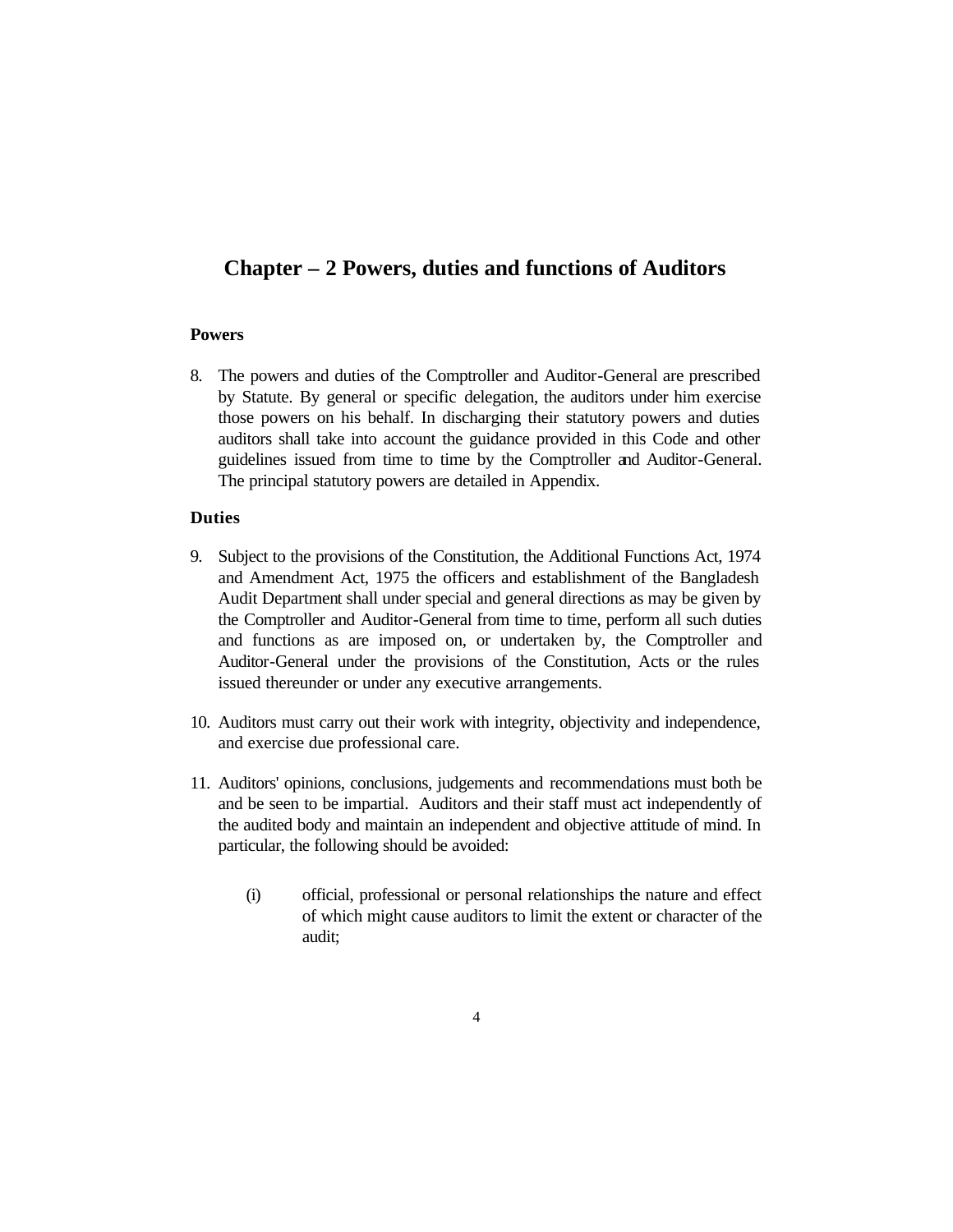- (ii) involvement in a decision making or management capacity in the operation of the audited body.
- (iii) any interest, direct or indirect, in the transactions of or services provided by the audited body other than as a tax payer or as a general consumer of the audited body's services.
- (iv) Auditors must also keep themselves apart from any attempt to influence their judgement in the conduct of the audit.
- 12. Auditors must not carry out work for an audited body which would impair independence or which might give rise to a reasonable perception that their independence could be impaired.
- 13. Arrangements should be made so as to enable the auditors of Bangladesh Audit Department to be suitably competent and experienced. They should be allocated work appropriate to their skills and their work should be adequately supervised and reviewed.
- 14. Auditors should take reasonable care and exercise appropriate skill in each audit, where the determination of what is reasonable can be a matter of judgement. This Code cannot cater to all situations and circumstances but auditors should carry out such enquiries, analyses, checks and tests as they consider necessary, for example, by:
	- (i) taking sufficient steps to obtain information which would be relevant to the audit;
	- (ii) having regard to past audit experience, at this and other audits, and to good practice in devising the audit approach;
	- (iii) taking into consideration unusual circumstances, characteristics or relationships and giving special attention to such features;
	- (iv) looking out for and recognising unfamiliar situations;
	- (v) taking reasonable steps to resolve unanswered questions;
	- (vi) keeping up-to-date with developments in professional matters, audit techniques, standards, guidelines, practice notes and bulletins;
	- (vii) preserving where appropriate the confidentiality of information received or obtained during the audit.
- 15. It is the duty of auditors to carry out adequate audit work to enable them to:
	- (i) certify accounts;
	- (ii) ensure that rules, procedures and systems have been complied with;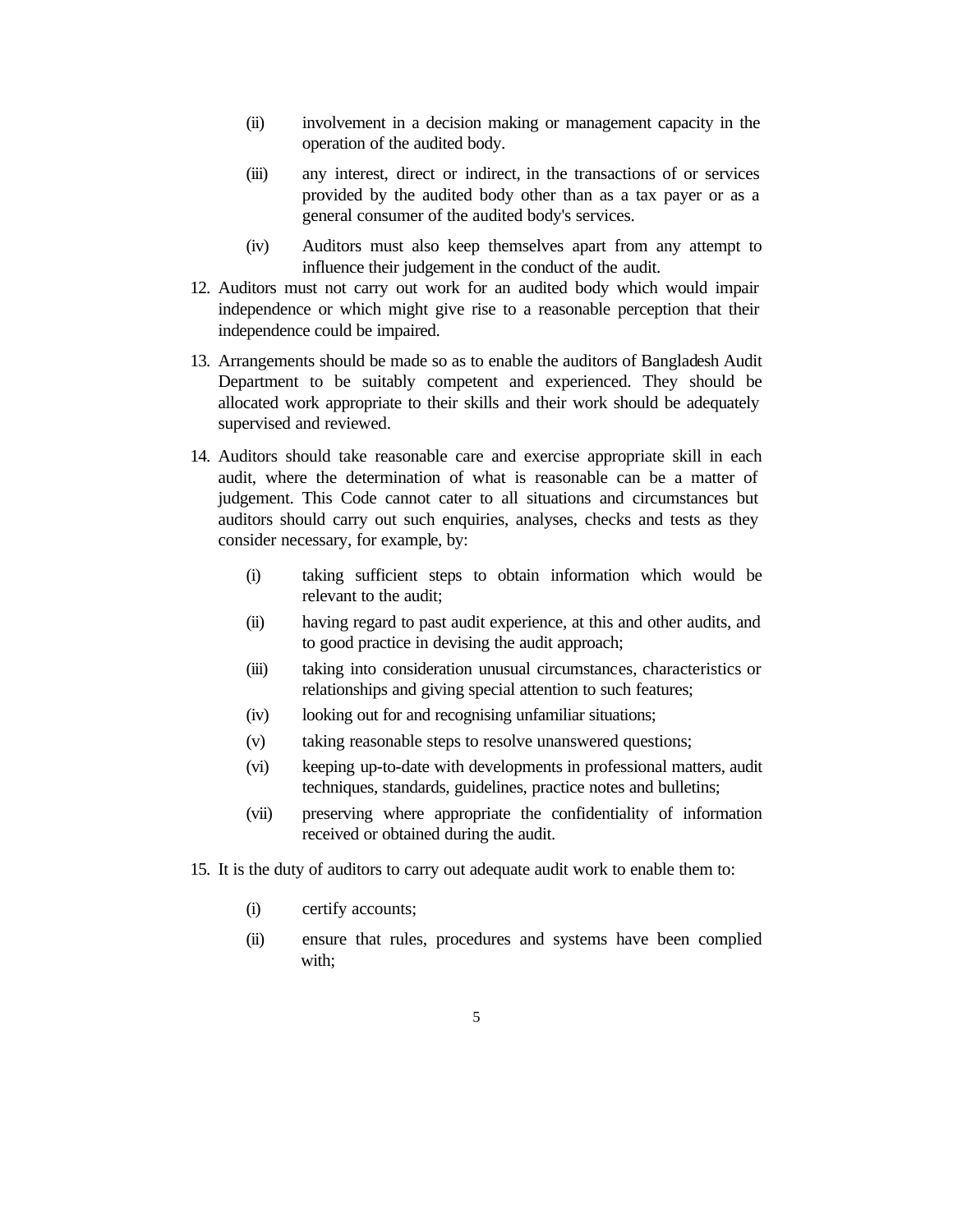- (iii) ensure that expenditure conforms to laws, rules, regulations and other general or specific orders of the competent authority ;
- (iv) consider whether effective controls are in place to minimise error, fraud, irregularity and impropriety;
- (v) report promptly to the appropriate authority; and
- (vi) ensure that prompt action has been taken on audit reports by audited bodies.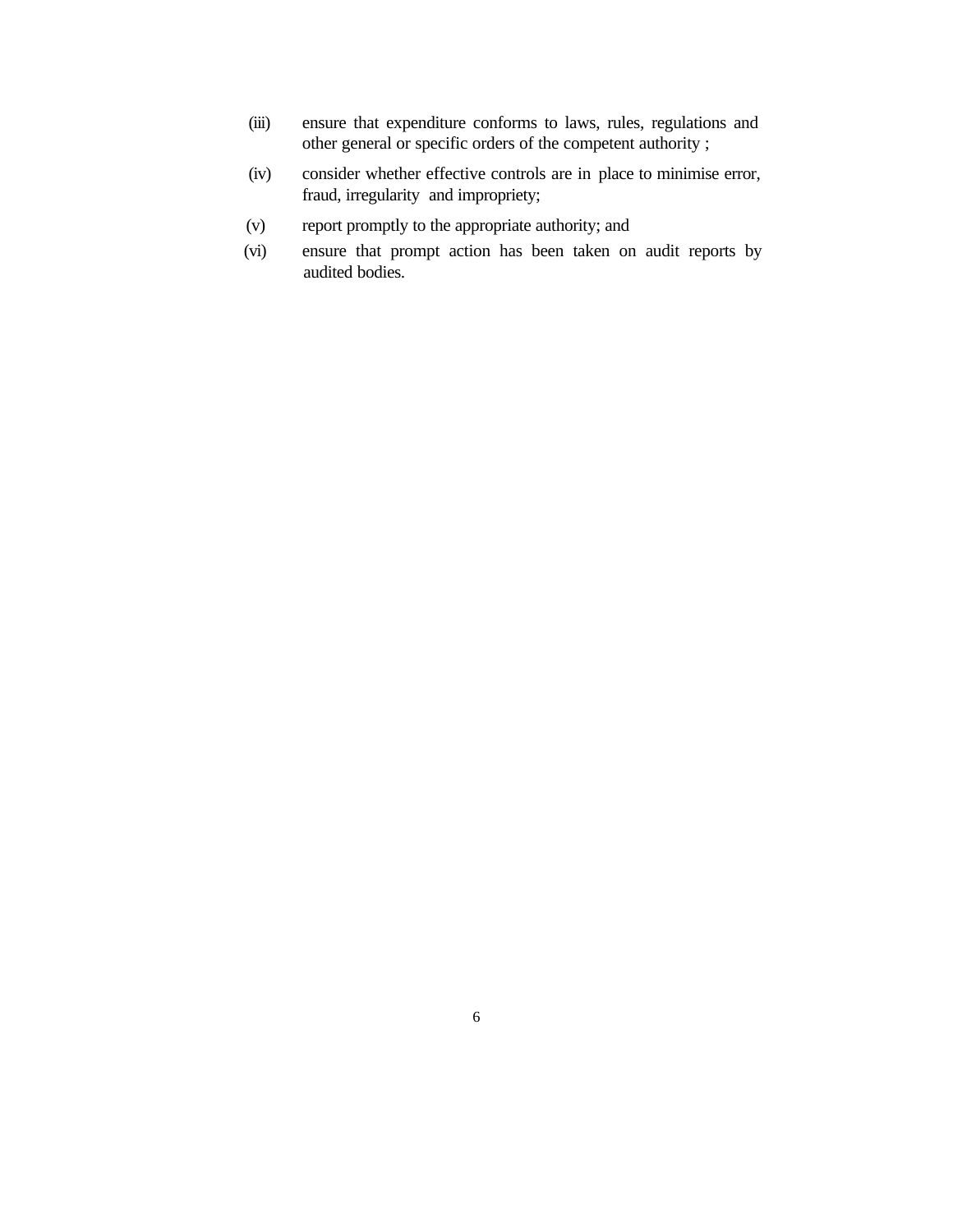## **Functions**

16. In order to carry out his audit responsibility the Comptroller and Auditor-General will organise the audit directorates and assign their functional duties as he deems appropriate. The existing nine audit directorates are now functionally organised as follows:

| <b>Directorate</b>      | <b>Functional Areas</b>                                                      |
|-------------------------|------------------------------------------------------------------------------|
| <b>Commercial Audit</b> | <b>Government Parastatals</b>                                                |
|                         | State-Owned Enterprises including Nationalised                               |
|                         | <b>Commercial Banks and Financial Institutions</b>                           |
|                         |                                                                              |
| Local and Revenue       | Revenue collecting agencies and other<br>$\overline{a}$                      |
| Audit                   | government departments                                                       |
|                         | Local and statutory bodies, including                                        |
|                         | municipalities, city corporations and universities                           |
| Defence Audit           | All units and formations of armed forces, inter-                             |
|                         | service organisations and offices of the defence                             |
|                         | finance department                                                           |
|                         | Certification of Appropriation Accounts relating                             |
|                         | to defence                                                                   |
| <b>Works Audit</b>      | Expenditure relating to public works and public                              |
|                         | utilities of different ministries                                            |
| Post, Telephones and    | All establishments of postal, telephone and<br>$\overline{a}$                |
| Telegraph Audit         | telegraph departments                                                        |
|                         | Certification of Appropriation Accounts of these<br>$\overline{\phantom{0}}$ |
|                         | departments                                                                  |
| Foreign Aided Projects  | All foreign aided projects<br>$\overline{a}$                                 |
| Audit                   | Certification of accounts of all foreign aided                               |
|                         | projects                                                                     |
| <b>Mission Audit</b>    | All overseas Bangladesh Missions, Nationalised                               |
|                         | Banks, Shipping Corporation Offices, Biman                                   |
|                         | Offices situated abroad                                                      |
| Civil Audit             | Audit of the accounts of the Republic maintained                             |
|                         | in all the offices of the Controller General of                              |
|                         | <b>Accounts</b>                                                              |
|                         | Certification of Finance and Appropriation                                   |
|                         | Accounts of the Government                                                   |
| Railway Audit           | All establishments of the Bangladesh Railway                                 |
|                         | Certification of Appropriation Accounts of                                   |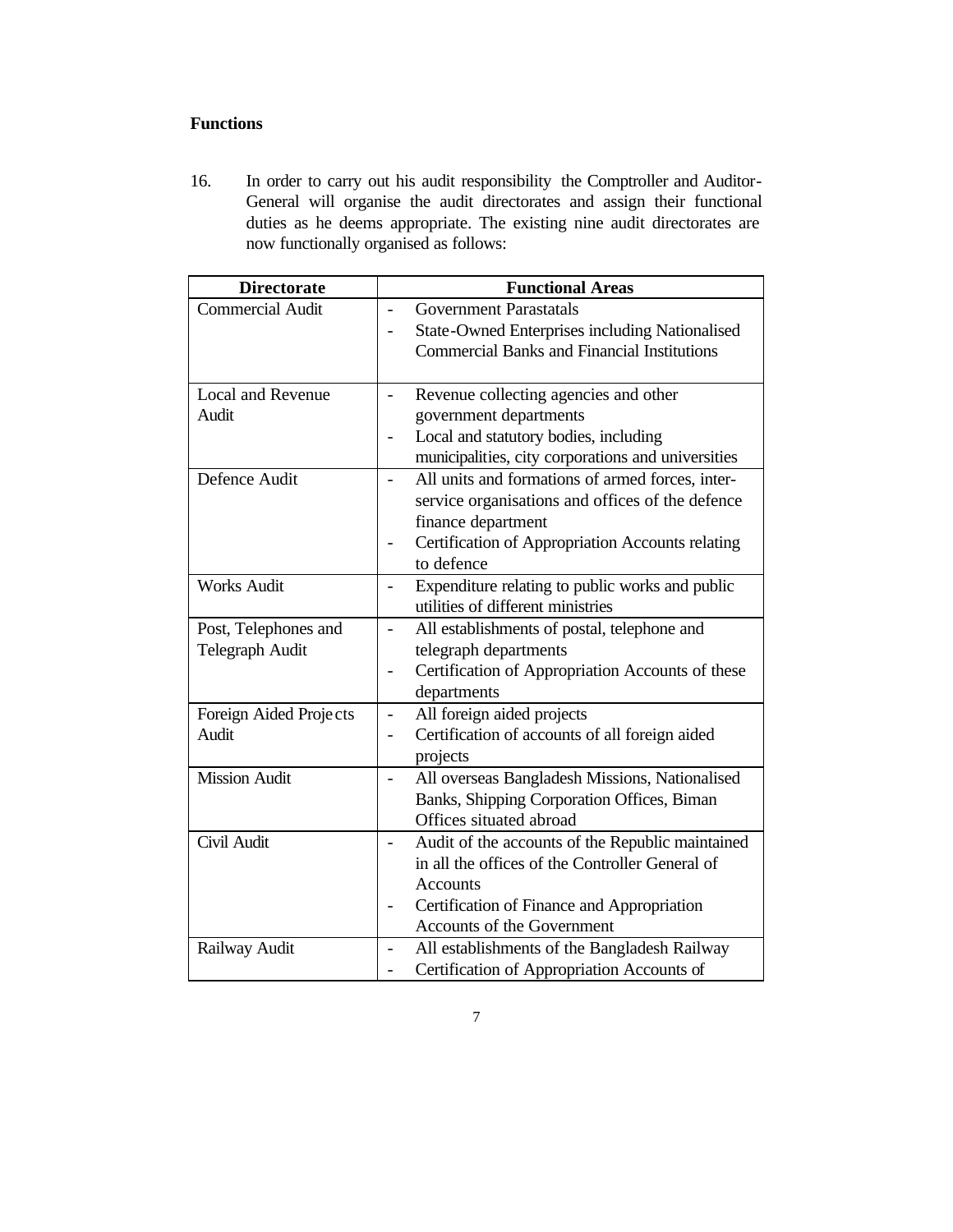|--|--|--|--|--|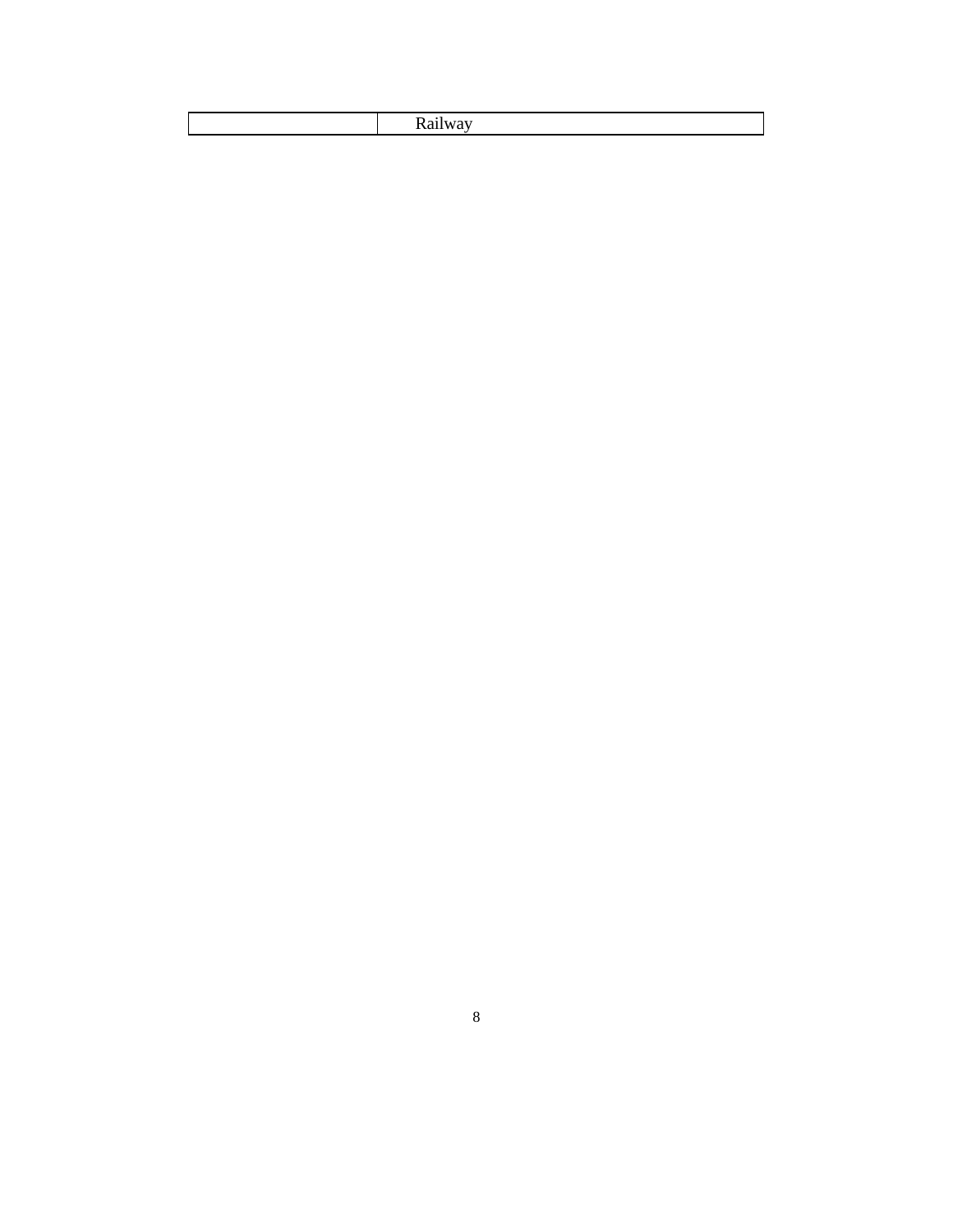## **Chapter 3 – Audit Approach**

#### **General principles of the Audit Approach**

17. In framing a methodology that will meet the requirements of this Code, auditors should pursue the following approaches:

#### **(i)** *Planning*

Plan the audit, having regard to the particular objectives and scope of the audit under consideration, deciding where to concentrate their work and on the allocation of resources.

#### **(ii)** *Overview of auditee organisations*

Undertake or update an annual overview of the circumstances of the audited body and evaluate the strength of the control environment. The auditors' overview and evaluation should ensure that the audit is tailored to the circumstances of the audited body and identify areas meriting particular attention. It should also facilitate the effective planning of audit work before any detailed checks are undertaken.

#### **(iii)** *Control risk analysis*

Take a broad and analytical approach to the work based on the auditor's assessment of control risk and the risk of error in the financial statements.

#### **(iv)** *Integrated approach*

Have regard to the principle that every individual part of the audit should be viewed in the context of the whole, or integrated audit. No one part stands alone and all contribute to the assurance needed to give the auditor a basis for providing a certificate, opinion and/or report on completion of the audit.

#### **(v)** *Attitudinal approach*

Audit work should display a constructive attitude wherever possible. The aim must be to assist audited bodies and their officers, but auditors must not hesitate to pursue conclusions even to the point of expressing qualified opinion and its inclusion in the Comptroller and Auditor-General's reports.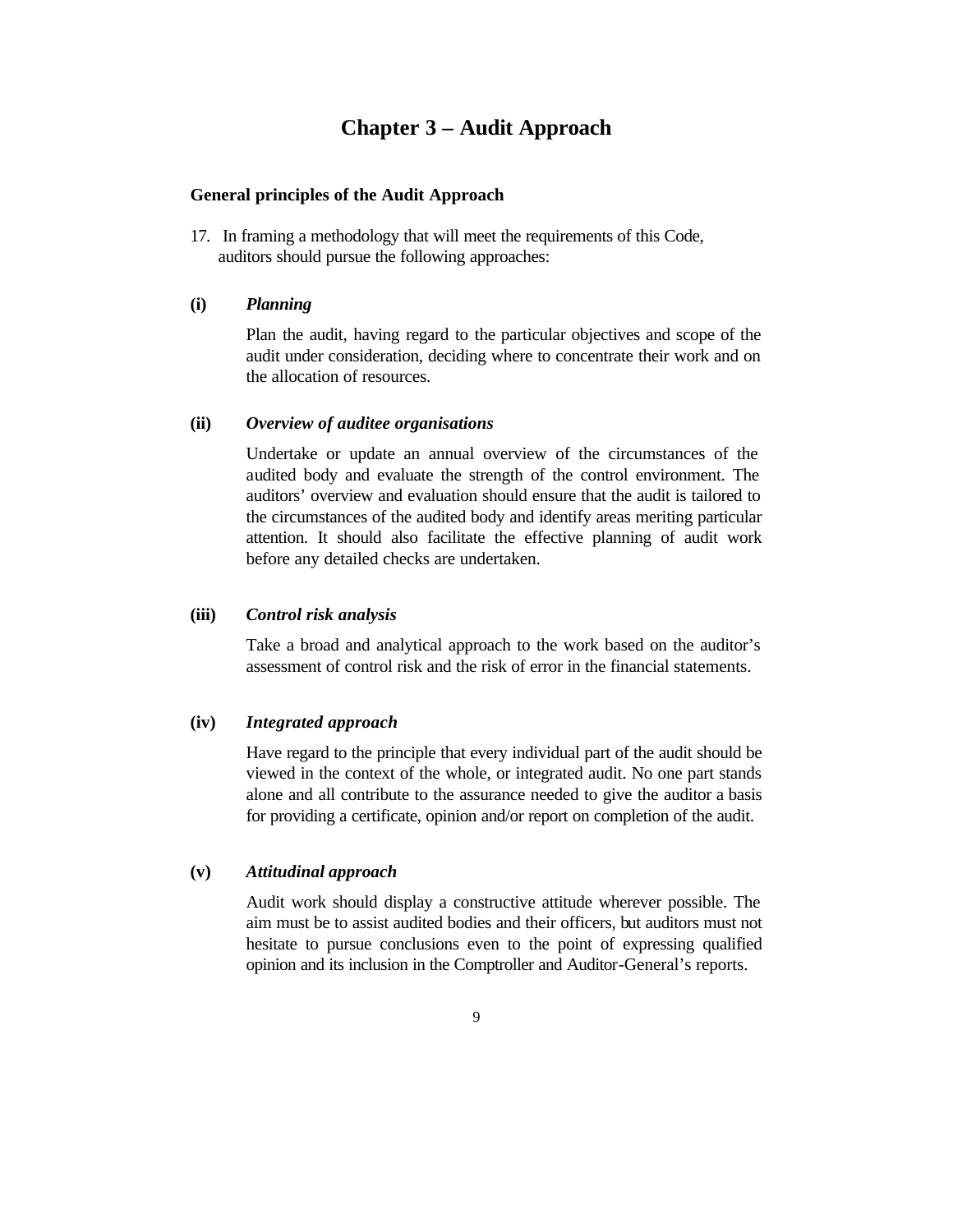#### **(vi)** *Liaison with the internal audit*

Establish effective co-ordination with internal control and internal audit or similar review units and seek to place reliance on the work of such units wherever possible.

#### **(vii)** *Effective transmission of good practice*

Ensure that knowledge of good practice is transferred effectively from one audited body to another.

#### **(viii)** *Professional approach*

Carry out audit in a professional manner without undue delay.

#### **(ix)** *Reporting on corrective actions*

Report to the audited body concerned of the nature and grounds for any concerns and to encourage them to adopt any corrective action that may be required.

#### **(x)** *Effective follow-up action*

Have in place effective reporting and follow-up arrangements to ensure that the audited body has properly considered any matters identified during the current or previous audits and, where appropriate, has implemented agreed actions.

- 18. In planning the audit to achieve the objectives set out in paragraph 6, matters which auditors should take into account include:
	- (i) information about the audited body such as budgets, financial data, minutes of meetings, any internal control unit plans and other information arising from discussions with officers and members;
	- (ii) information and guidance circulated by the Comptroller and Auditor-General;
	- (iii) the effects of changes in legislation, accounting practice or rules affecting the financial statements;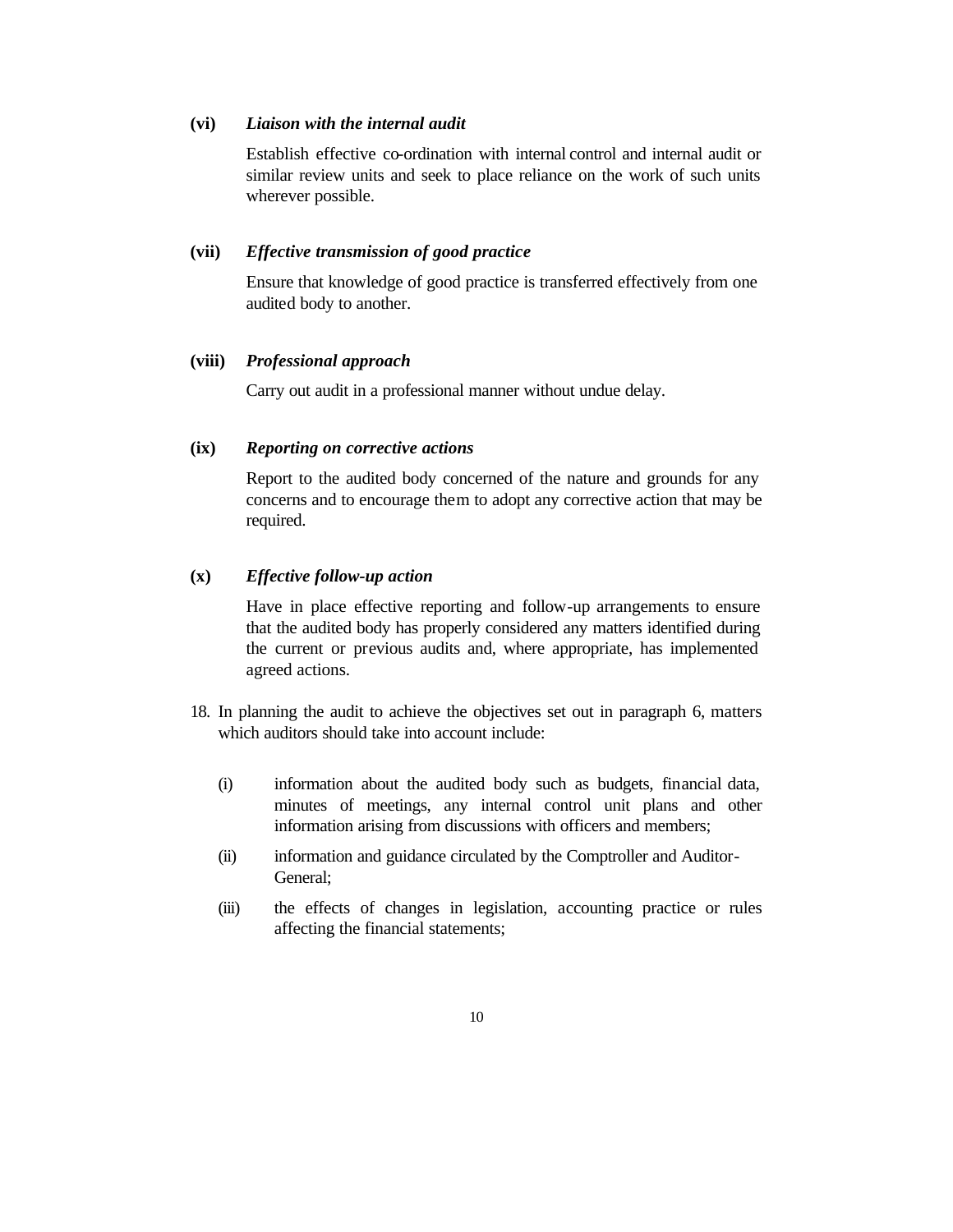- (iv) the results of previous audit work and experience, an awareness of relevant national issues, local policies and matters of public interest;
- (v) the potential to secure improvements in Value for Money (VFM) through the implementation of good practice identified from studies or other comparative performance review mechanisms; and
- (vi) an assessment of materiality, control risk and the control environment
- 19. The outcome of the planning process should be documented in the overall audit plan for each Audit Directorate, tailored to the circumstances of the audited bodies covered by them in the year under review. The plan should be further developed into detailed programmes of testing and enquiries including time and staff budgets. The audit plans would be co-ordinated by the Comptroller and Auditor-General and published in the Annual Report and by other means if needed.
- 20. The Comptroller and Auditor-General is to be satisfied that audit work is being performed to an acceptable standard. All audit staff should be appropriately qualified and experienced. They should be directed and supervised and their work should be reviewed. The degree of supervision required should depend upon the complexity of the assignment and the experience and proficiency of the staff. The work of any specialists (e.g. VFM or computer auditors) should be sound, co-ordinated and integrated with the work of others engaged on the audit.
- 21. Audit staff of all levels should understand their responsibilities and the objectives of the procedures which they are expected to perform. They should be informed of matters identified during the planning stage that may affect the nature, extent or timing of the procedures they are to perform.
- 22. Audit records should be sufficiently complete and detailed to provide an experienced auditor, without previous connection of the audit, with an understanding of the work performed and the basis of the decisions taken.
- 23. The Comptroller and Auditor-General shall prepare audit manuals and other guidance setting out the audit practices, procedures and documentation to be followed in audit. The manuals would be periodically updated and based on the principles and standards set out in this Code.
- 24. Auditors should obtain sufficient, relevant and reliable evidence from which to draw reasonable conclusions. Sources of evidence may include the accounting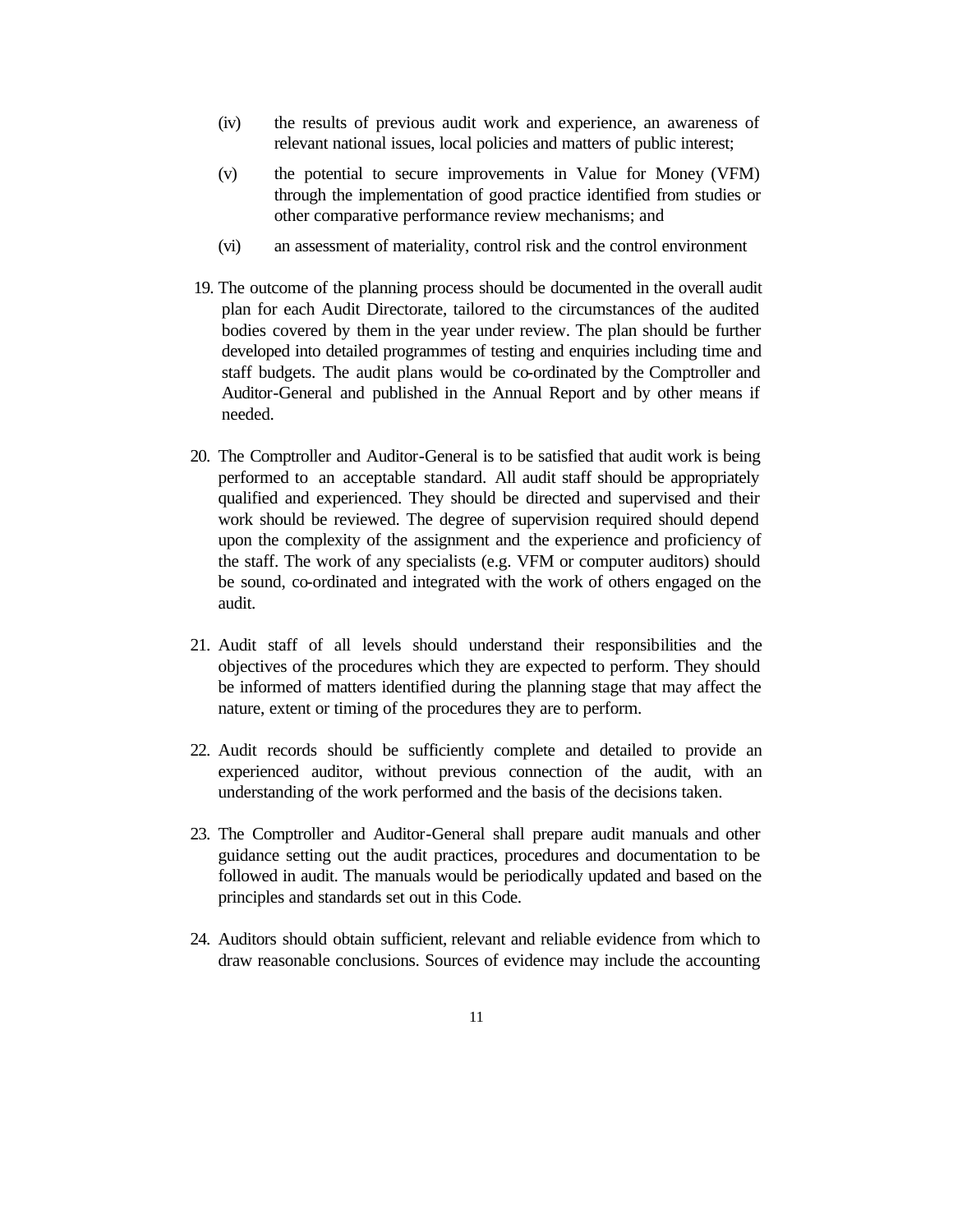records, financial systems, representations from officers and underlying documentation of the audited body and others who have dealings with it including suppliers and the general public.

25. Auditors should have regard to the general matters set out in the following paragraphs in this Chapter when designing their audit methodology so as to meet the objectives set out in paragraph 6 of this Code. Detailed procedures and techniques for the audit of each type of transaction, activity etc. relating to different kinds of auditee organisations performing either regulatory, promotional, developmental or commercial functions are prescribed in relevant audit manuals for guidance of and compliance by the auditors.

#### **Audit of probity and propriety**

26. In relation to fraud and irregularities:

- (i) The audit should be so planned that adequately enables the auditors to detect material misrepresentation in the statement of accounts, including those that might result from fraud and irregularities. Auditors should identify and pay special attention to those activities of the audited body exposed to the risk of fraud and irregularities, particularly those which if present, could result in a material effect on the finances or even a material mistake in the statements of accounts;
- (ii) In the review of internal control, in the testing of transactions, and in the review of published and other statistics, auditors should be alert to the possibility of fraud and irregularities. The attention of the audited body should be drawn to weaknesses in internal control identified during the audit which facilitate fraud and irregularities and to those activities which call for the audited body to instigate occasional deterrent spot checks;
- (iii) Indications of fraud and irregularities from whatever source and whatever the likely amount involved should be followed up promptly. In most cases the auditors' responsibility will be discharged by informing the audited body and recommending that it takes the necessary action which, according to the circumstances, might include reference to the appropriate authorities;
- (iv) Relevant information circulated by the Comptroller and Auditor-General should be considered and action taken as appropriate;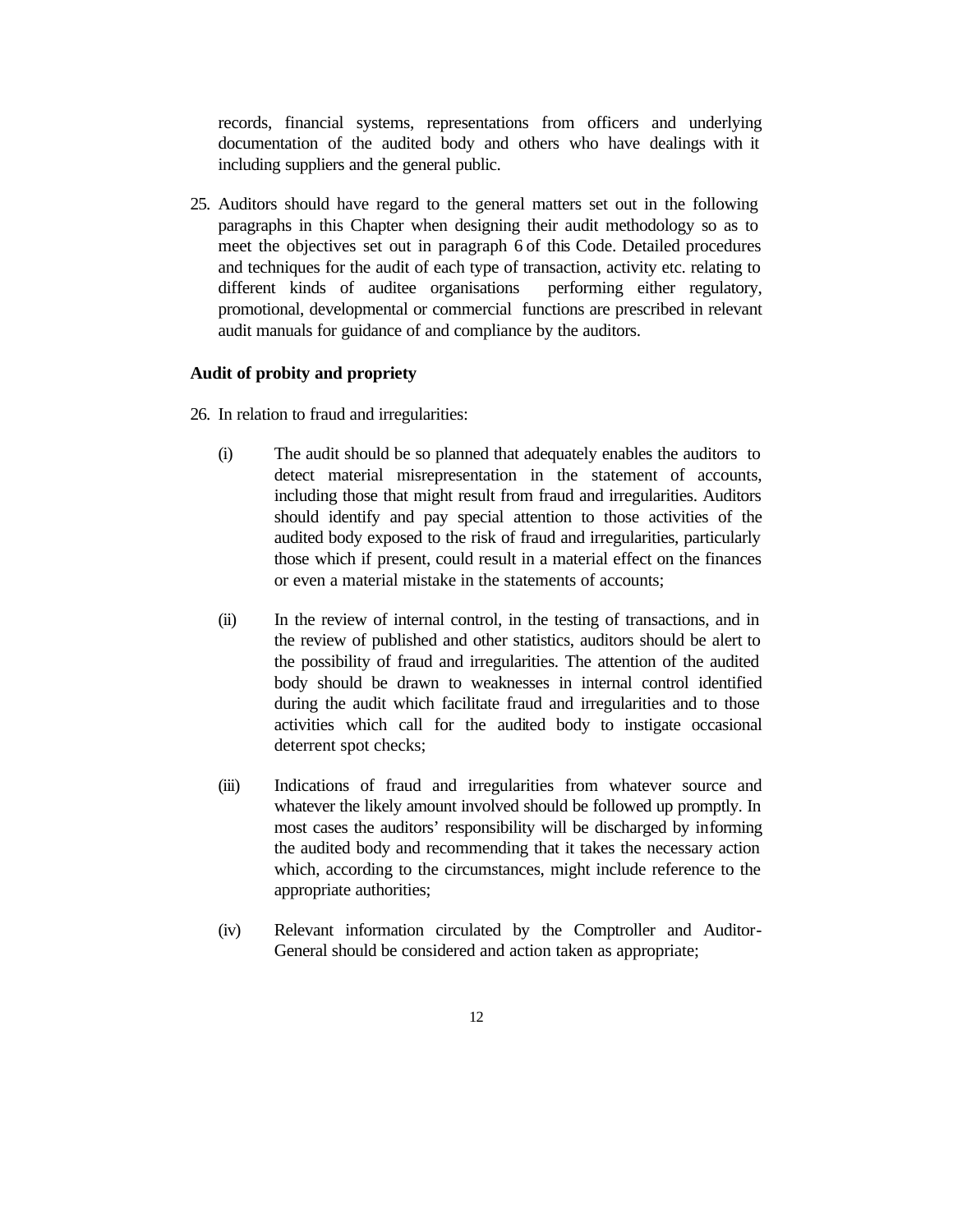- (v) Auditors should pay special attention to the arrangements of the audited body to limit the possibility of fraud and corrupt practices. Areas where fraud and corrupt practices may be found include but are not limited to: tendering and award of contracts; settlement of contractor's final accounts and claims; secondary employment of staff which may influence their work for the audited body; canvassing for appointments; hospitality; pressure selling; the award of permissions; planning consents; and the disposal of assets.
- 27. Auditors should establish whether audited bodies have taken reasonable steps in relation to the limitation of the possibility of fraud and corrupt practices, and in particular that the audited body:
	- (i) adopts and keeps under review standing rules and financial regulations particularly those relating to contracts for works and the supply of goods and services;
	- (ii) keeps under review and, if appropriate, investigates any circumstances in which particular contractors seem to be preferred or where it is not possible to have competitive tendering;
	- (iii) issues appropriate instructions to regulate the handling of contracts, including such matters as the certification of the receipt of goods and services and the certific ation of the amounts due;
	- (iv) issues appropriate standing orders, financial regulations or codes of conduct under statute and any relevant rules;
	- (v) has clear and well-published arrangements for receiving and investigating complaints of corruption;
	- (vi) ensures that any internal control and internal audit units test compliance with, and effectiveness of, the procedures laid down by management of the audited body.
- 28. Auditors should take note of evidence which may indicate the possibility of corrupt practices. Where necessary in the public interest, any such evidence should be referred by auditors for further investigation by the appropriate body. Depending on the circumstances this might be the audited body or an investigating authority including any anti-corruption agency of the Government.
- 29. In relation to impropriety: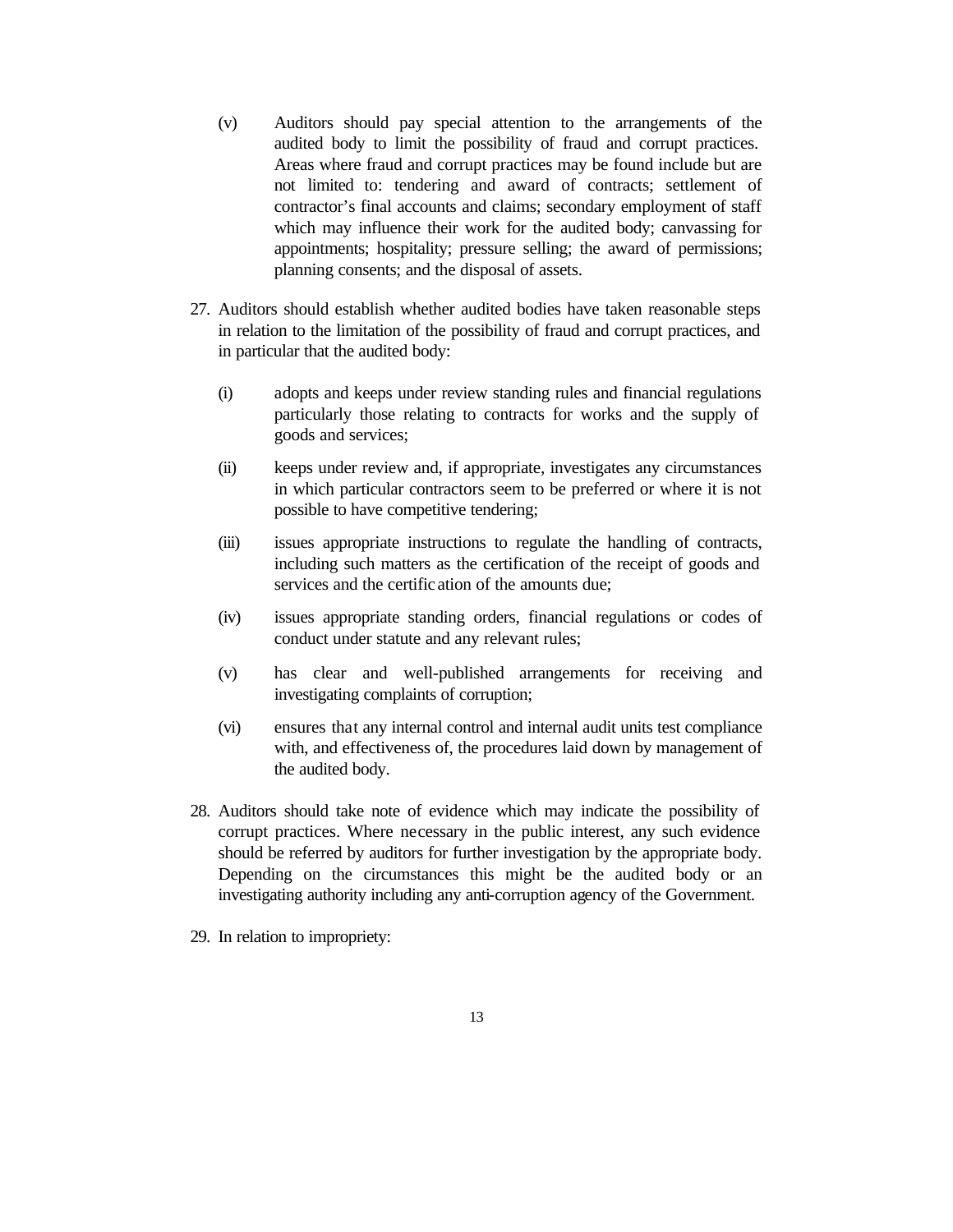Auditors must also consider matters that appear to involve improper expenditure or waste of public money or assets even though no obvious irregularity has occurred. Auditors must, therefore, go beyond a review of the observance of rules and consider whether sound principles of financial management and propriety have been observed. The audit approach in respect of propriety will require care, tact and discretion. Any challenge against expenditure should be based on what is recognised as sound principles of financial management and propriety.

No precise rules can be laid down for regulating the course of audit against propriety. Its object is to support a reasonably high standard of public financial morality, of sound financial administration, and devotion to the financial interests of the State. Auditors in the performance of their duties should in any case apply the following general principles which have for long been recognised as standards of financial propriety:

- (i) Every public officer is expected to exercise the same vigilance in respect of expenditure incurred from public moneys as a person of ordinary prudence would exercise in respect of expenditure of his own money;
- (ii) The expenditure should not be, *prima facie*, more than the occasion demands;
- (iii) No authority should exercise its powers of sanctioning expenditure to pass an order which will be directly or indirectly to its own advantage;
- (iv) Public moneys should not be utilised for the benefit of a particular person or section of the community unless:-
	- (a) the amount of expenditure involved is insignificant; or
	- (b) a claim for the amount could be enforced in a court of law; or
	- (c) the expenditure is in pursuance of a recognised policy or custom.

#### **Audit of regularity and legality**

30. Audits are directed at ensuring that expenditure is lawful and paid in accordance with financial rules, regulations and orders. The main principles for auditors to consider are: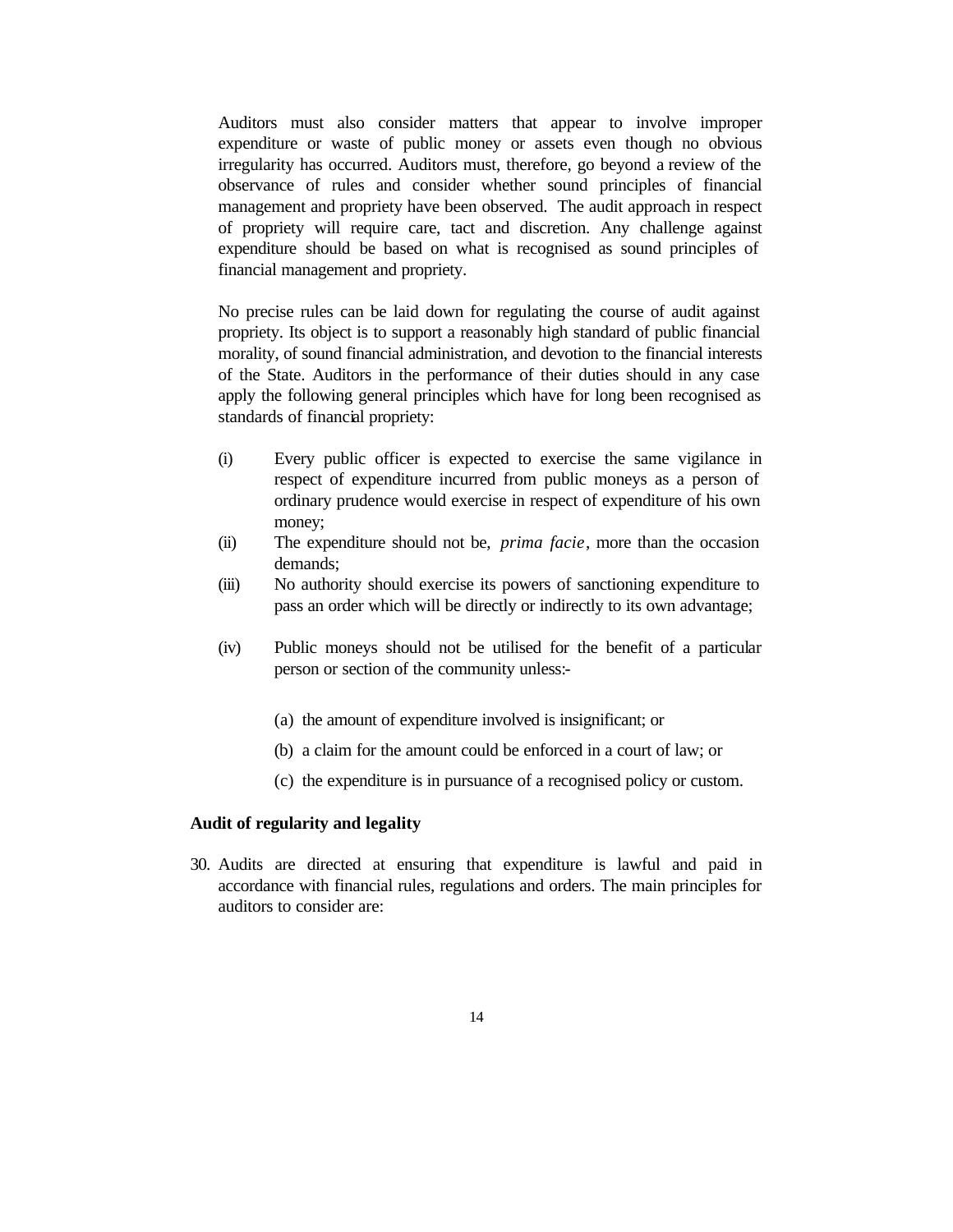- (i) that the provision of funds has been authorised by competent authority e.g. in setting budgets and ensuring that expenditure has been incurred within budget limits;
- (ii) that expenditure is in accordance with financial rules and regulations framed by competent authority; and
- (iii) that expenditure is authorised by special or general sanctions issued by competent authority.
- 31. The work of audit in relation to rules is of a quasi-judicial character. It involves the interpretation of rules and orders with reference to case-law of previous decisions and precedents.

#### **Audit of financial systems, internal controls and financial statements**

- 32. In deciding on the approach to audit work on financial systems and internal controls, auditors should have regard to the significance of the systems which, in their judgement, form the basis of the preparation of the statements of accounts. For example, in a well-controlled audited body with a low assessment of control risk, less emphasis will be required on the detailed audit testing of the significant financial systems. On the other hand, one with non-existent or poor control over its significant financial systems, with a resultant high risk of error, will require a higher level of detailed testing of the financial systems and financial statements.
- 33. The characteristics of audited bodies that typically have the greatest direct effect on the aspects of the audit leading to the opinion on the financial statements are:
	- (i) the strength and reliability of the control environment and of the high level monitoring controls being operated by the audited body and its officers;
	- (ii) the quality of any internal control and internal audit unit and the extent to which reliance can be placed on its work;
	- (iii) the nature and operation of its financial and related information systems, including manual and computerised information; and
	- (iv) the timeliness, efficiency and effectiveness of the procedures for producing the financial statements and the related supporting material.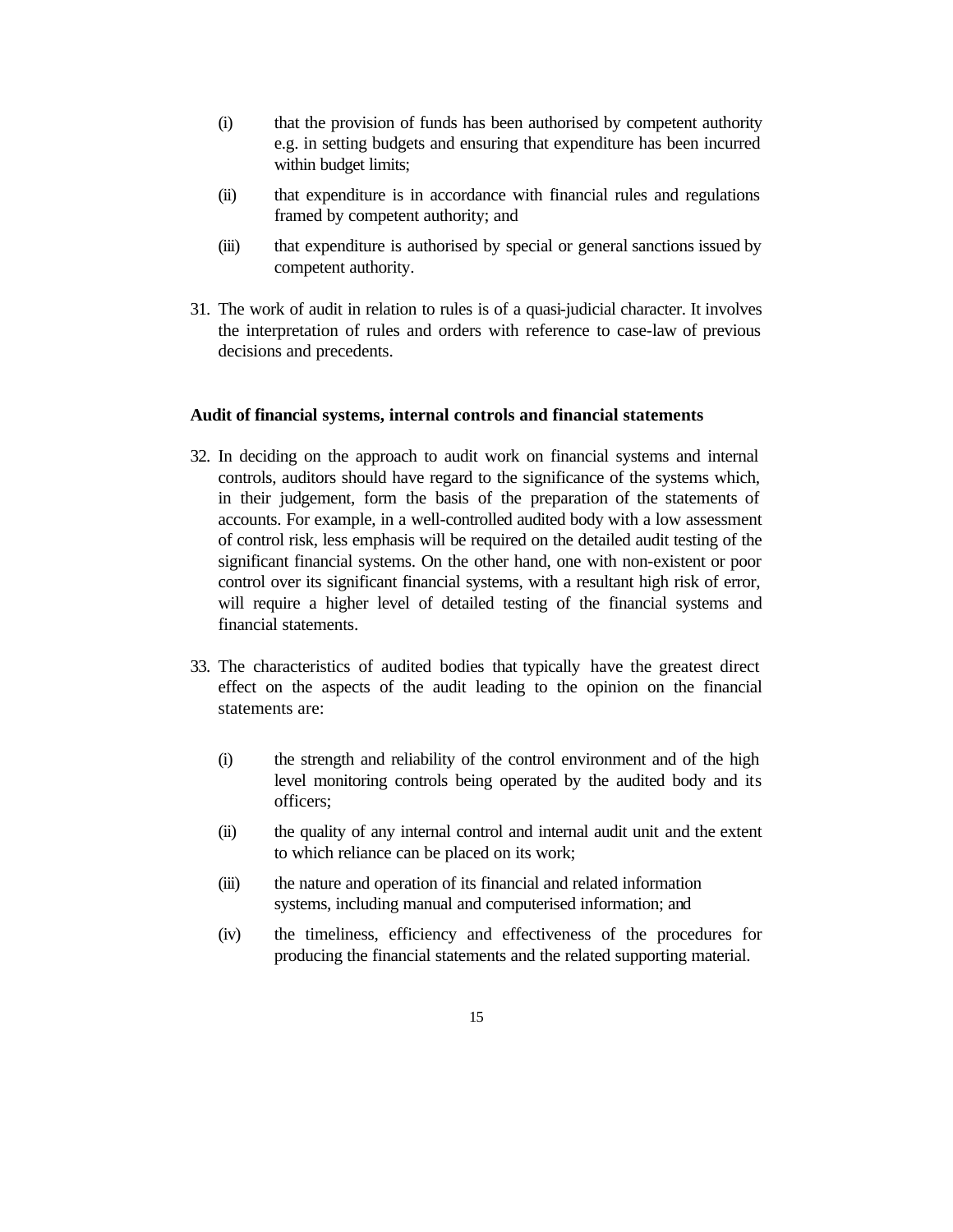- 34. The audit approach should include:
	- (i) an annual risk-based assessment of the control environment and internal controls;
	- (ii) the review and testing of selected systems, where possible;
	- (iii) the analytical review of the statements of accounts, their classification and disclosure; and
	- (iv) the testing of selected transactions and balances.

#### **Opinion on Financial Standing**

- 35. Auditors should consider, where appropriate, whether the audited body has adequate arrangements to ensure its financial standing. These arrangements may include:
	- (i) meeting financial targets and guidelines;
	- (ii) having adequate balances and reserves;
	- (iii) procedures to collect income promptly; and
	- (iv) sound budgetary control systems.

#### **Audit of receipts**

- 36. The main aim of the audit of receipts is to ensure that departmental authorities have proper arrangements, procedures and regulations in place to assess, collect and bring into account promptly all revenue and other debts due to Government.
- 37. The audit approach will include:
	- (i) an analytical review of government revenues;
	- (ii) a test of the systems, rules and procedures for each type of revenue to ensure compliance and full and prompt collection and review of its assessment;
	- (iii) detailed testing of revenue transactions; and
	- (iv) a test of amounts outstanding.

#### **Audit of expenditure**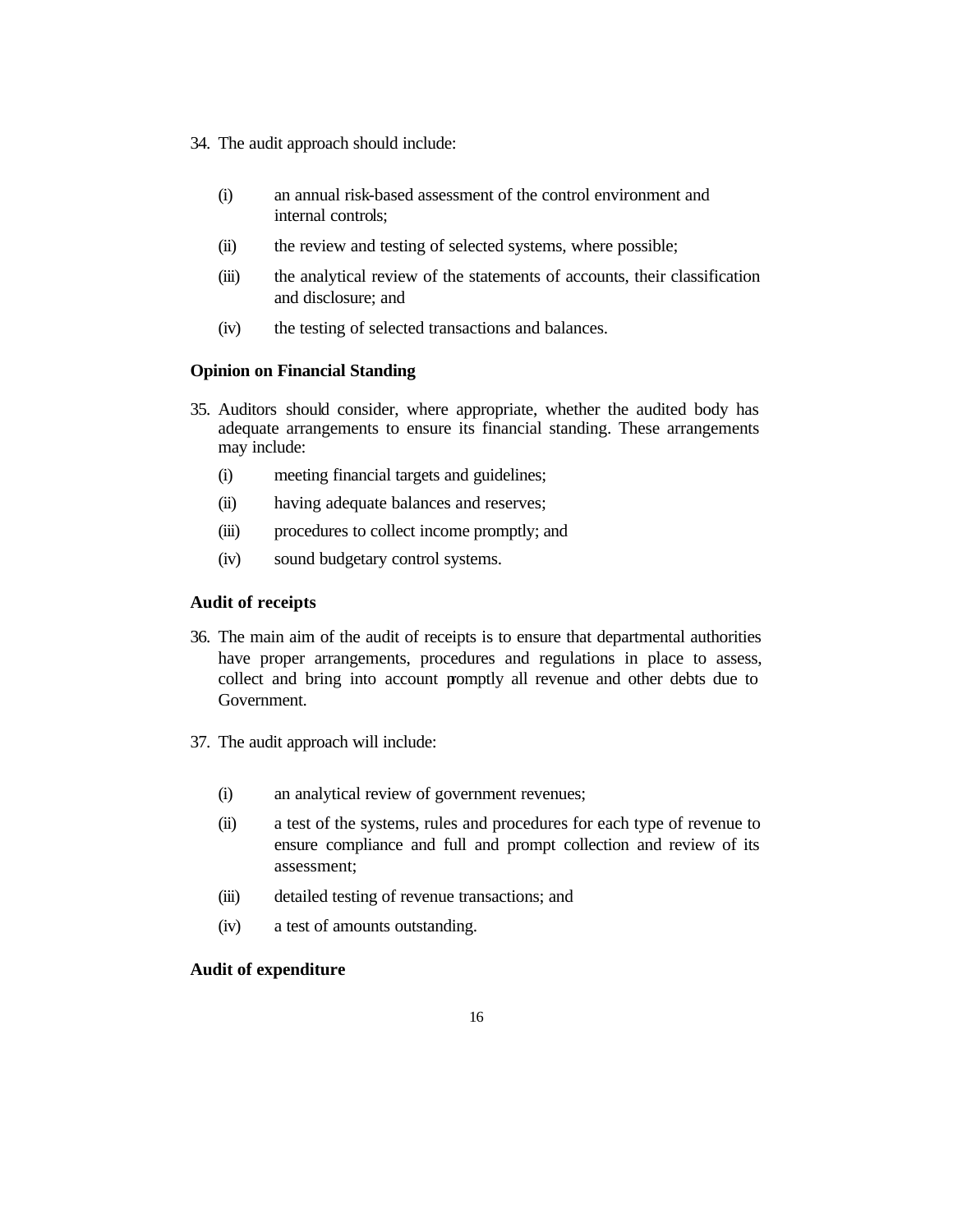- 38. The audit of expenditure should ensure that conditions governing expenditure from public funds have been observed. In particular, no authority may incur any expenditure or enter into any liability involving expenditure from public funds until the expenditure has been sanctioned by general or special orders of the Government or by an authority to which power has been duly delegated in this behalf, the sanction is definite and thus needs no reference to sanctioning authority itself or to any higher authority and the expenditure has been provided for in the authorised grants and appropriations for the year.
- 39. Key aspects of the audit of expenditure include:
	- (i) a review of the systems (including budgeting) to control expenditure;
	- (ii) an analytical review of expenditure including a comparison of budgeted and actual expenditure;
	- (iii) a review of the classification of expenditure for example, to ensure that expenditure is allocated to the proper head of account and charged to capital or revenue as appropriate;
	- (iv) detailed testing of transactions (based on risk and materiality) to ensure that payments are duly authorised, supported by adequate evidence (e.g. invoices, establishment and pension records) and in accordance with rules and procedures;
	- (v) testing that expenditure sanctioned for a limited period is not admitted beyond that period without further sanction; and
	- (vi) a review that payment has in fact been made to the proper person, has been acknowledged and recorded properly so that a second claim against the government on the same account is impossible.

#### **Audit of Works expenditure**

- 40. The audit of works expenditure should be conducted in accordance with the general principles laid down in this code as well as detailed procedures prescribed in relevant audit manuals.
- 41. The main issues audit should address include:
	- (i) the sufficiency of the authority for incurring the expenditure;
	- (ii) the accuracy of the classification of the charges against the works, persons, services and heads of accounts concerned;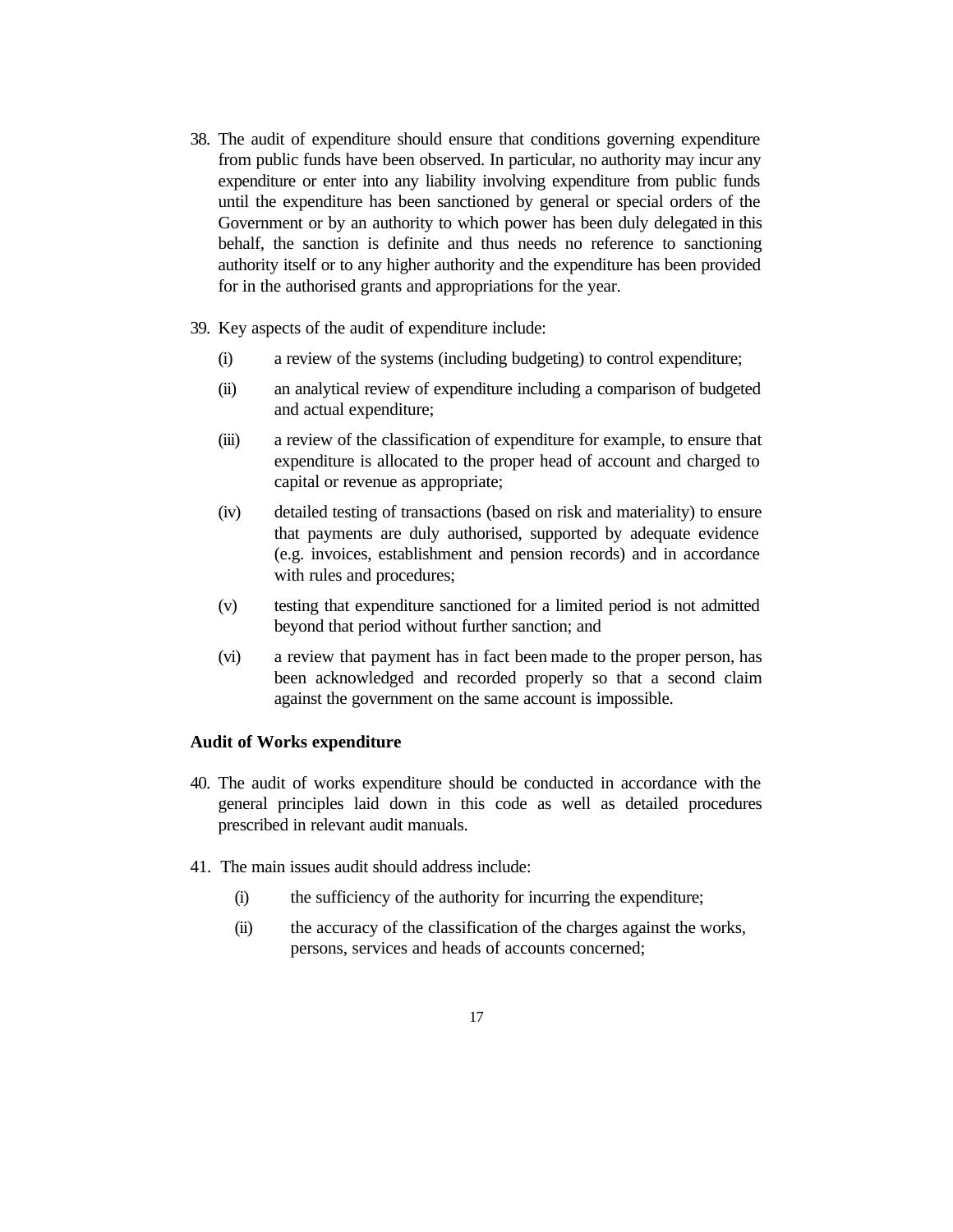- (iii) the proof of payment to the correct individual or entity;
- (iv) the observance of standards of financial propriety laid down by the Government in the Compilation of the General Financial Rules.

#### **Audit of Contracts**

- 42. The Government has laid down the following fundamental principles for the guidance of authorities authorised to enter into contracts or agreements involving expenditure from Government revenues. These are financial rules but they state audit principles as well:
	- (i) the terms of a contract must be precise and definite and there must be no room for ambiguity or misconstruction therein.
	- (ii) as far as possible, legal and financial advice should be taken in the drafting of contracts before they are finally entered into.
	- (iii) standard forms of contracts should be adopted wherever possible, the terms to be subject to adequate prior scrutiny.
	- (iv) the terms of a contract once entered into should not be materially varied without the previous consent of the authority competent to enter into the contract as so varied. No payments to contractors by way of compensation, or otherwise, outside the strict terms of the contract or in excess of the contract rates, may be authorized without the previous approval of the competent authority.
	- (v) no contract involving an uncertain or indefinite liability or any condition of an unusual character should be entered into without the previous consent of the competent authority.
	- (vi) whenever practicable and advantageous, contracts should be placed only after tenders have been openly invited and, in cases, where the lowest tender is not accepted, reasons should be recorded.
	- (vii) in selecting the tender to be accepted, the financial status of the individuals and firms tendering must be taken into consideration in addition to all other relevant factors.
	- (viii) even in cases where a formal written contract is not made, no order for supplies, etc., should be placed without at least a written agreement as to the price.
	- (ix) provision must be made in contracts for safeguarding Government property entrusted to a contractor.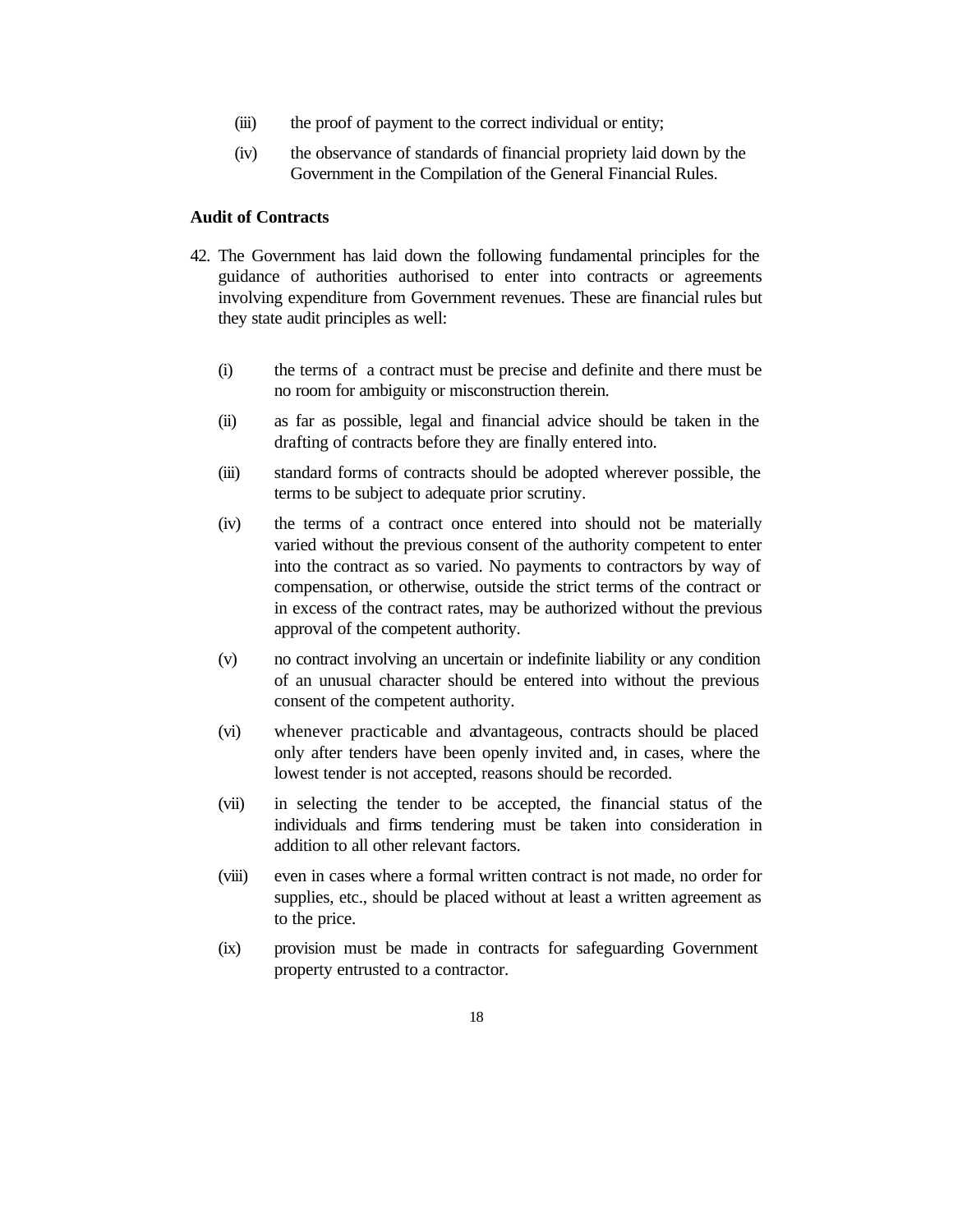- (x) the Comptroller and Auditor-General and, under his direction, other audit authorities have the power to examine contracts and to bring before the Public Accounts Committee any cases where competitive tenders have not been sought or high tenders have been accepted or where other irregularities have come to light.
- (xi) when a contract is likely to endure for a period of more than 5 years, it should, wherever feasible, include a provision for an unconditional power of revocation or cancellation by Government at any time on the expiry of six months' notice to that effect.
- 43. Audit should also see that any payment outside the strict terms of the contract or in excess of contract rates are not made without the consent of the competent financial authority.
- 44. Cases in which there is evidence that an officer or agent of a contracting department has an undue common interest with the other contracting party should be brought to the notice of the competent higher authority for such action as it may deem necessary.
- 45. Standing contracts should be reviewed occasionally and if Audit has reason to believe that the rates accepted in those contracts are considerably higher than the rates prevailing at the time of review such variations should be brought to the notice of competent authority.

#### **Audit of Assets including Stores and Stocks**

- 46. Audit should ensure that all assets (e.g. cash, deposits, investments, equipment, stocks and stores) are adequately accounted for, safeguarded and used for authorised purposes.
- 47. The audit of assets may include:
	- (i) physical inspection and verification of the existence of assets;
	- (ii) testing transactions to ensure that accounting records (cash books, investment records, inventories, stocks and stores) are up-to-date and accurate;
	- (iii) test review of the purchase, receipt, issue and custody of stocks and stores;
	- (iv) review of the levels of stores and stocks; and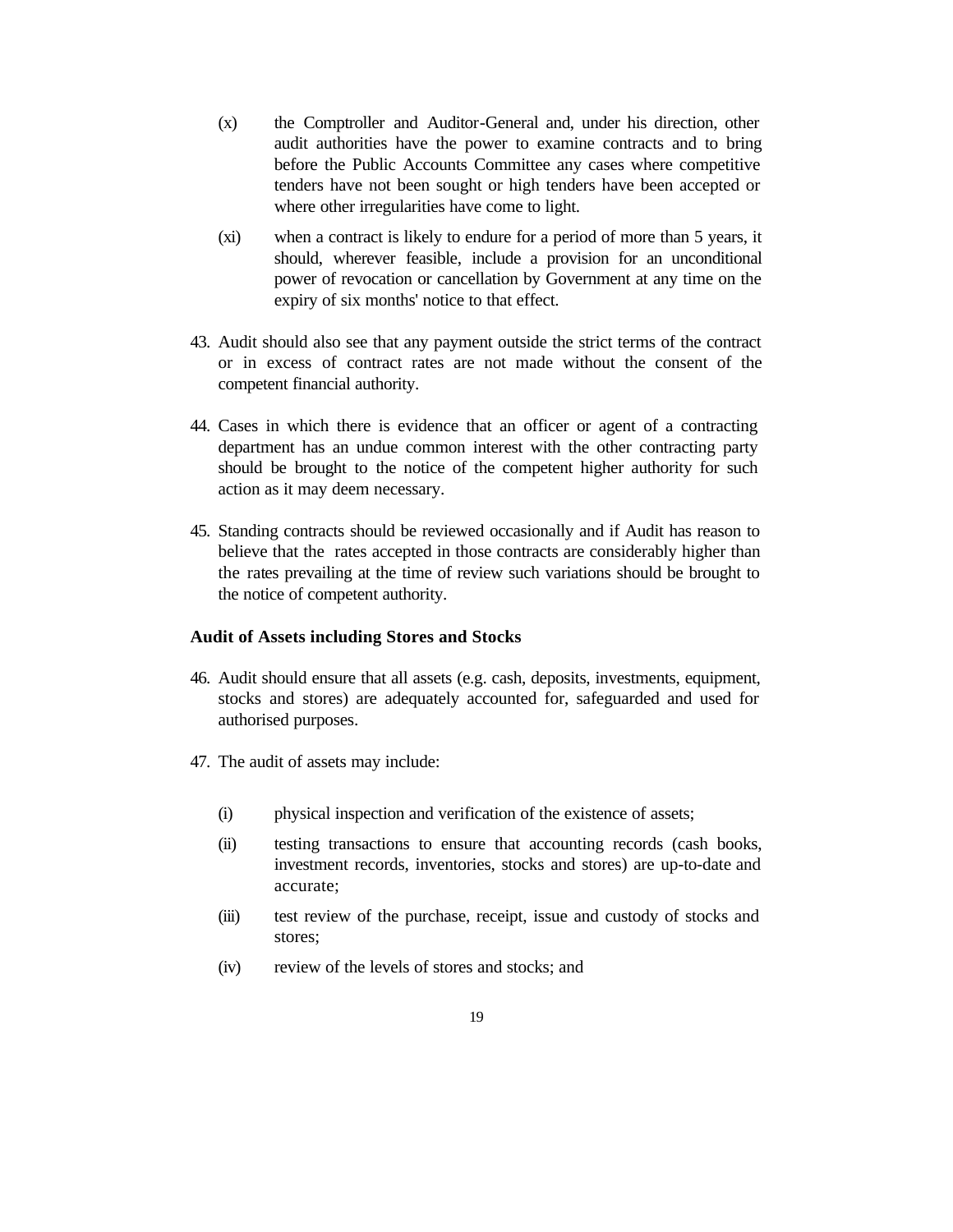(v) test review of assets written off or disposed of.

#### **Audit of Loans and Advances**

- 48. Loans and advances made by the Government to the employees and the entities generally constitute substantial amounts. Audit should ensure that these transactions have been duly accounted for, authorised, and are within the budgdetory limits and that recoveries are made as per terms of the loans and advances.
- 49 The audit will include:
	- (i) a review of procedures including authorisation levels;
	- (ii) a test check of high value transactions to verify adherence to rules and procedures and that amounts are accounted for; and
	- (iii) a test check of loans, repayment of debt and interest to the terms of accounting rules and agreements.

#### **Value for money (VFM) audits**

- 50. Auditors should take reasonable steps, including examination of the accounts, to satisfy themselves that the audited body has made proper arrangements for securing economy, efficiency, and effectiveness in its use of resources. The approach should be tailored to the circumstances of the audited body.
- 51. The approach adopted for VFM audit work should enable auditors to identify problems, to determine the potential scope for improvement and to suggest how the audited body can make those improvements (provided this does not impair audit independence).
- 52. In forming a view of the arrangements the audited body has made for securing economy, efficiency and effectiveness, auditors should pay particular attention to good practice in the areas under review. The scope of the audit work may include, for example:
	- (i) strategic direction and performance review;
	- (ii) systems for planning and for financial management;
	- (iii) internal controls and management practices;
	- (iv) asset management;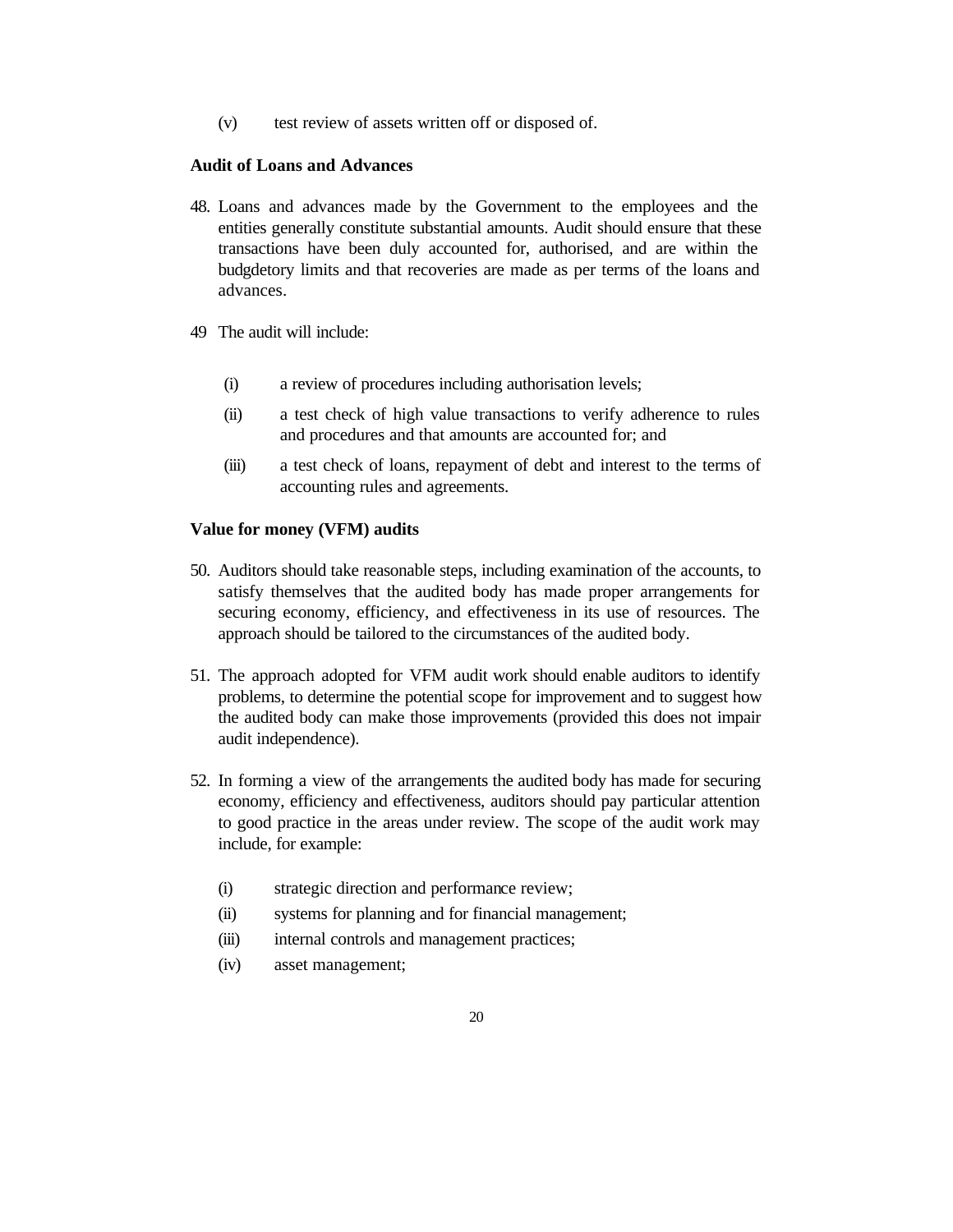- (v) human resource issues;
- (vi) service delivery; and
- (vii) performance against identified good practice.
- 53. The Comptroller and Auditor-General may publish studies from time to time which promote good management practice in specific services and functions or in overall management arrangements. These studies are for the guidance of both audited bodies and auditors. The extent to which auditors use them at particular audit will be prescribed in guidance issued by the Comptroller and Auditor-General. Auditors should also consider the need to review other services or activities and to review overall management arrangements. In identifying potential areas and in carrying out the audit work, auditors should consider the use of comparative performance indicators where possible.
- 54. In addition to providing assurance on the adequacy of the audited body's management arrangements in specific areas, VFM audit work should lead to the identification of opportunities for improvement. The auditors should select topics for review with the aim of identifying potential quantifiable and nonquantifiable improvements and should bring them to the attention of the audited body.
- 55. In considering both overall management arrangements and specific services, it is not part of the audit to question policy but auditors should consider the effects of policy and examine the arrangements by which policy decisions are reached. To this end, auditors may consider, for example:
	- (i) whether there are satisfactory arrangements for considering alternative policy options, including the identification, selection and evaluation of such options;
	- (ii) whether established policy aims and objectives have been set out clearly and whether the resultant instructions to staff conform to the approved policy aims and decisions;
	- (iii) whether there is conflict between different policy aims and objectives, or between the means chosen to implement them;
	- (iv) whether the costs of alternative levels of service have been considered as benchmarks and are reviewed as costs and circumstances change;
	- (v) whether there are appropriate arrangements to review the effectiveness of policies in achieving their expressed aims and objectives.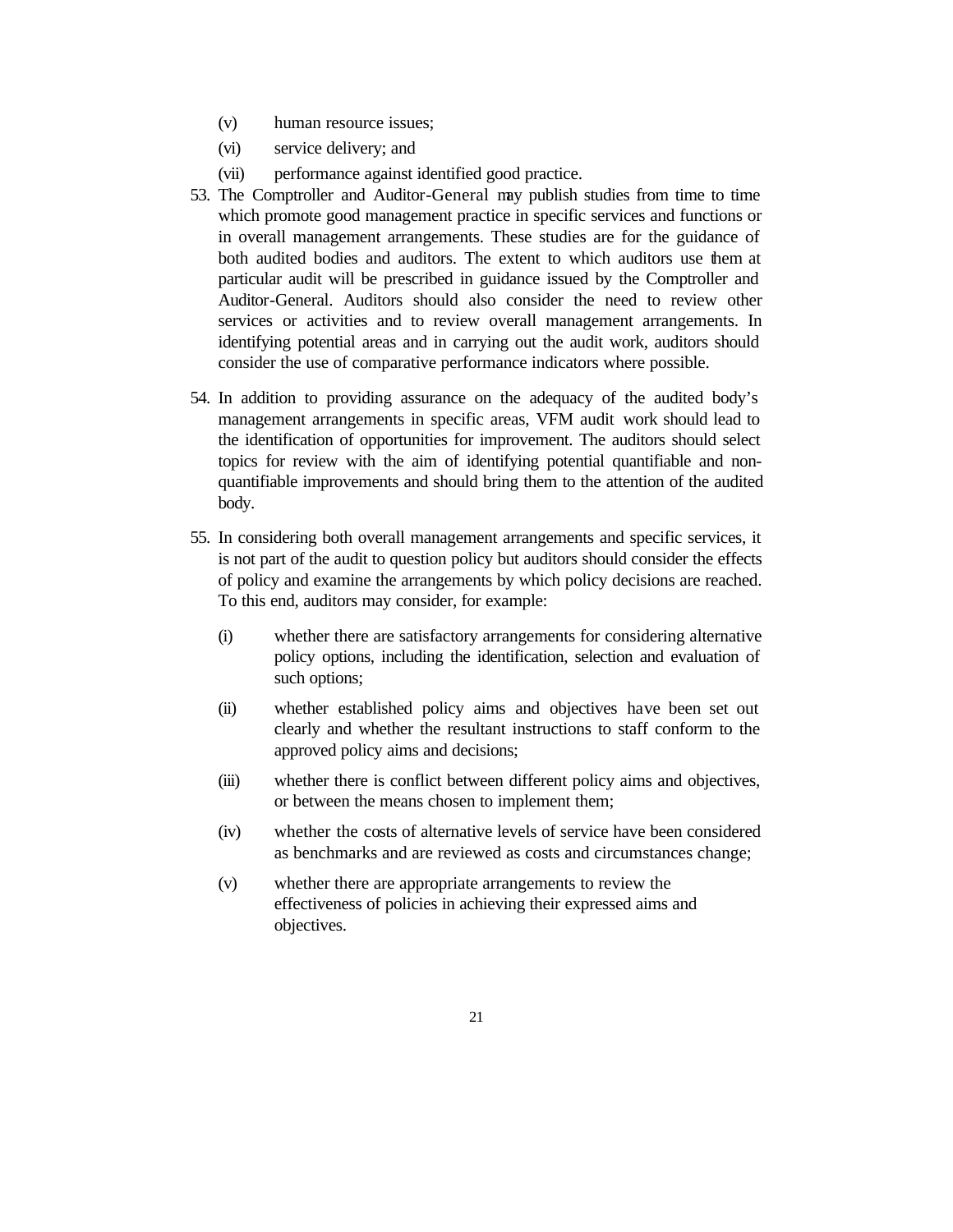56. In relation to VFM studies, auditors should revisit areas of activity in subsequent years to determine whether the audited body and its officers have taken appropriate action on the recommendations made in previous years for making improvements and, where appropriate, securing savings. The results of this work will be reflected in the auditors' assessment of an audited body's management arrangements.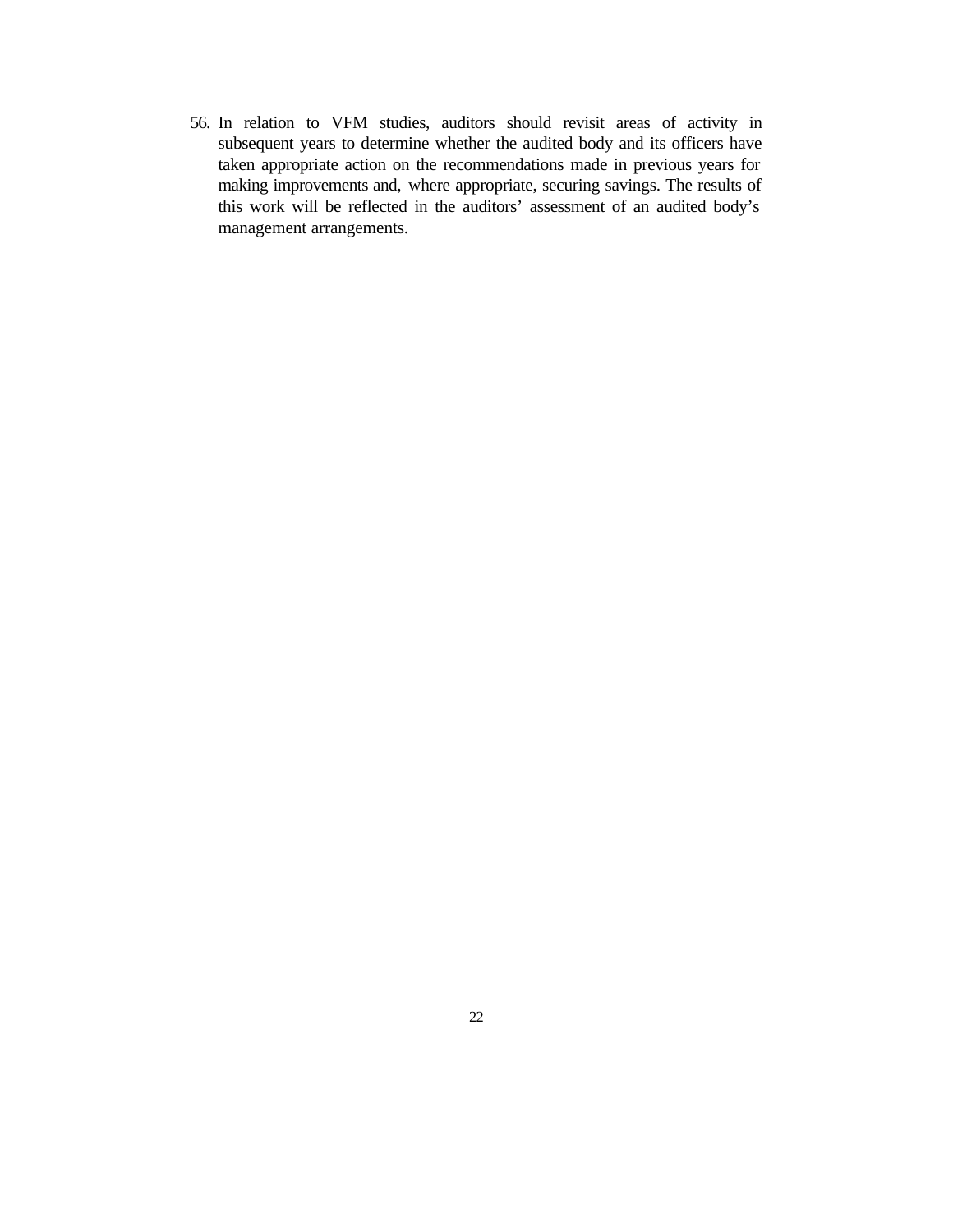## **Chapter – 4 Results and outputs from Audits**

#### **Reporting arrangements**

- 57. Audit depends for its effectiveness on the right to issue reports independently to the appropriate authority on the results of the audit. This authority may be a local audited body, a departmental authority, a public corporation, a ministry/division, or the President for laying before Parliament.
- 58. The aim and contents of reports will vary according to the scope and type of audit task undertaken. The method of raising audit queries, recording and pursuing them and finally reporting as well as subsequent follow-up action on them in each type of a audit task are laid down in the relevant audit manuals for guidance of the auditors. But a key feature of many reports will be to inform the audited body promptly of the extent of audit carried out, of the results and any action needed. This may include action to rectify errors, to recover any money due, to prevent a recurrence or to seek improvements in value for money.
- 59. Audit reports should be clear, concise, constructive and objective. They should be conveyed in courteous language. It is of utmost importance that any statement of criticism in any audit report should be accurate, fair, moderately worded and dispassionate. As a general rule, undue insistence on trifling errors, omissions and irregularities should be avoided, and more time and attention devoted to the investigation and reporting of really important and substantive issues with the objective not only of securing rectification of the particular irregularity but also of ensuring regularity and propriety in similar cases in future and promoting economy, efficiency and effectiveness in the use of public resources. It is the responsibility of the audited body to respond promptly and fully so that, wherever possible, any action needed is agreed. Audited bodies should be given a reasonable opportunity to respond to audit reports. Where agreement is not reached, the auditor has the right to conclude the report and pursue matters further, depending on its significance and the circumstances in each case.
- 60. Auditors shall have an effective system to follow up audit reports promptly and to draw attention to cases where satisfactory action has not been taken by audited bodies.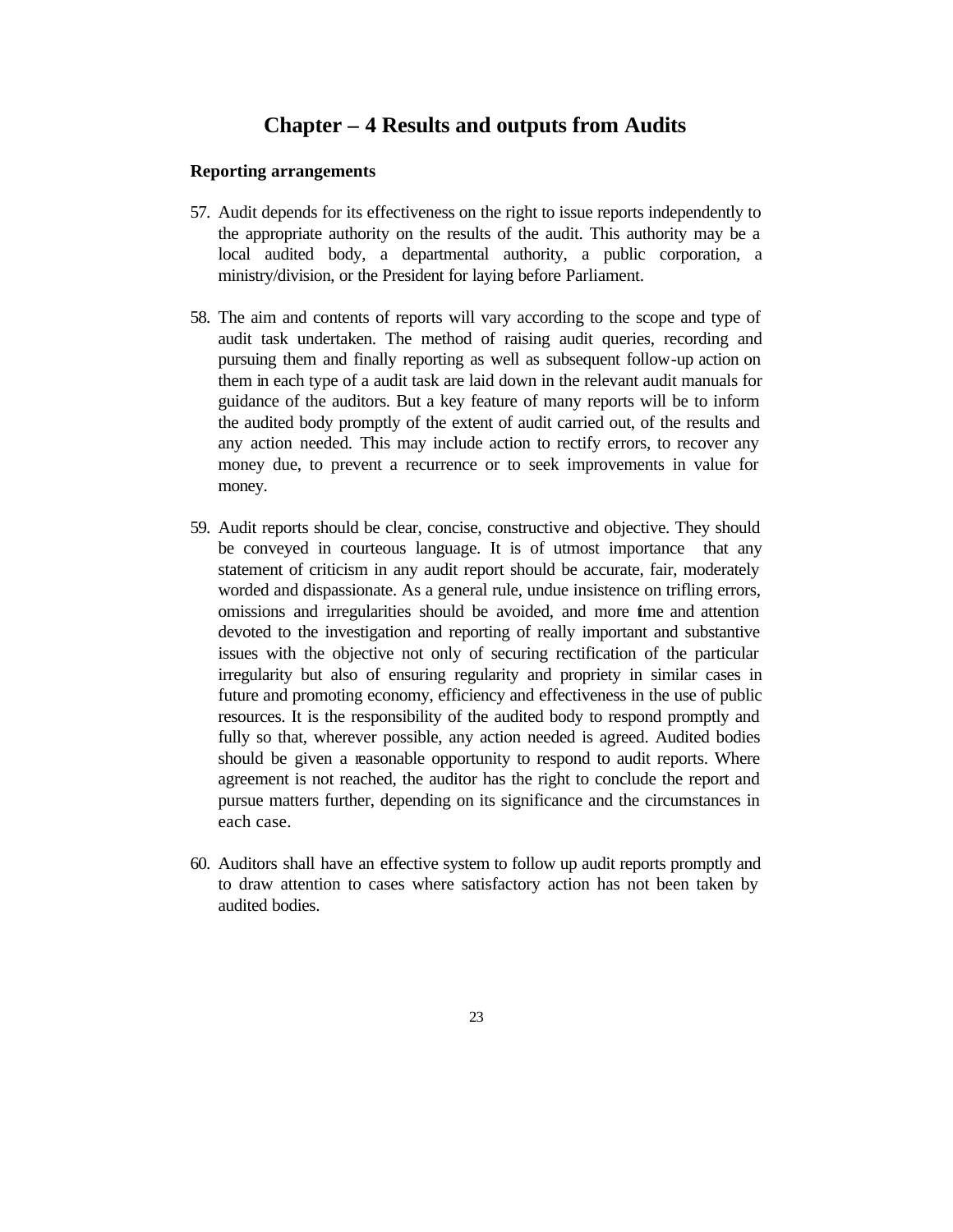61. The frequencies, formats and contents of audit reports will vary according to the type of audit undertaken and will be determined from time to time by the Comptroller and Auditor-General.

#### **Matters of Significance for inclusion in Audit Reports.**

Audit reports on the Appropriation, Finance and Commercial Accounts

- 62. The contents of the audit reports will vary according to circumstances but should include an opinion on the financial statements (in accordance with national audit standards) together with details of significant matters arising from audits.
- 63. Examples of significant matters, as appropriate in the audit of above accounts, to be reported to the audited body include:
	- (i) delayed preparation of accounts;
	- (ii) the fact that the audit opinion on the statement of accounts has been qualified, and conclusions therefrom;
	- (iii) failure to comply with statutory requirements;
	- (iv) excessive or inadequate levels of balances, inappropriate levels of provisions, lack of prudence, prospective budget deficits, and other similar financial matters calling for comment;
	- (v) absence of or weaknesses in arrangements for securing economy, efficiency and effectiveness in the use of resources;
	- (vi) lack of action on matters previously reported by the auditor, including previously identified value for money opportunities;
	- (vii) unnecessary or irregular expenditure or loss of income due to fraud, irregularity, waste, extravagance, inefficient financial administration, poor value for money, mistake or other cause;
	- (viii) weaknesses in management information systems and monitoring arrangements;
	- (ix) high levels of arrears or deficiencies in income collection procedures;
	- (x) deficiencies in internal control arrangements; and
	- (xi) misconduct, frauds, or special investigations.

Reports on audit work on economy, efficiency and effectiveness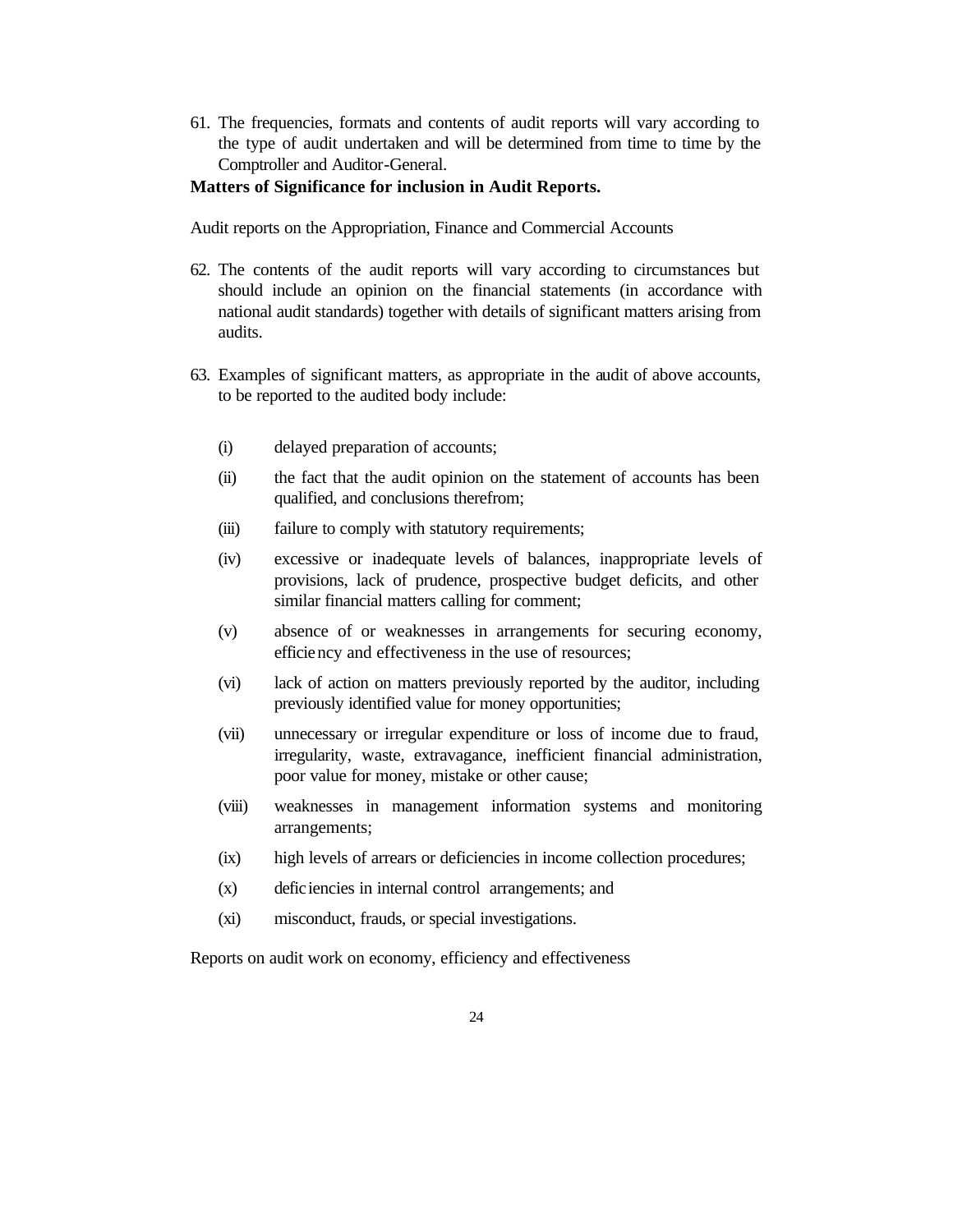- 64. VFM audit work should result in an assessment of the strengths and weaknesses of the audited body's performance in the subjects covered. It should also lead to practical recommendations with any quantifiable cost savings or other benefits identified clearly, and either (or both) written reports or properly evidenced presentations, to management, incorporating or making reference to an action-plan agreed with the audited body. Where such agreement cannot be reached the reasons should be recorded. Reports or presentations should be finalised and delivered promptly, on completion of the audit work.
- 65. Auditors should follow-up on progress made by management in implementing improvements agreed in previous years and should report to management accordingly. Such follow-up reports should be included or referred to in the Comptroller and Auditor-General's Annual Reports.

#### **Follow-up of Audit Reports.**

- 66. The responsibility to follow-up audit reports on the basis of decisions of Parliament as recommended by the Public Accounts Committee and as communicated by Government for execution will rest on the audit directorates concerned. In case of any doubt as to whether a particular report or question has been adequately dealt with by Parliament or its Public Accounts Committee or the Government, the matter should be referred to the Comptroller and Auditor-General for advice on further appropriate action.
- 67. The Comptroller and Auditor-General shall have the authority to apprise the cabinet or any higher authority of the instances of irregularities and wastage including fraud, misappropriation and embezzlement embodied in the audit reports referred to the Public Accounts Committee for immediate action on them.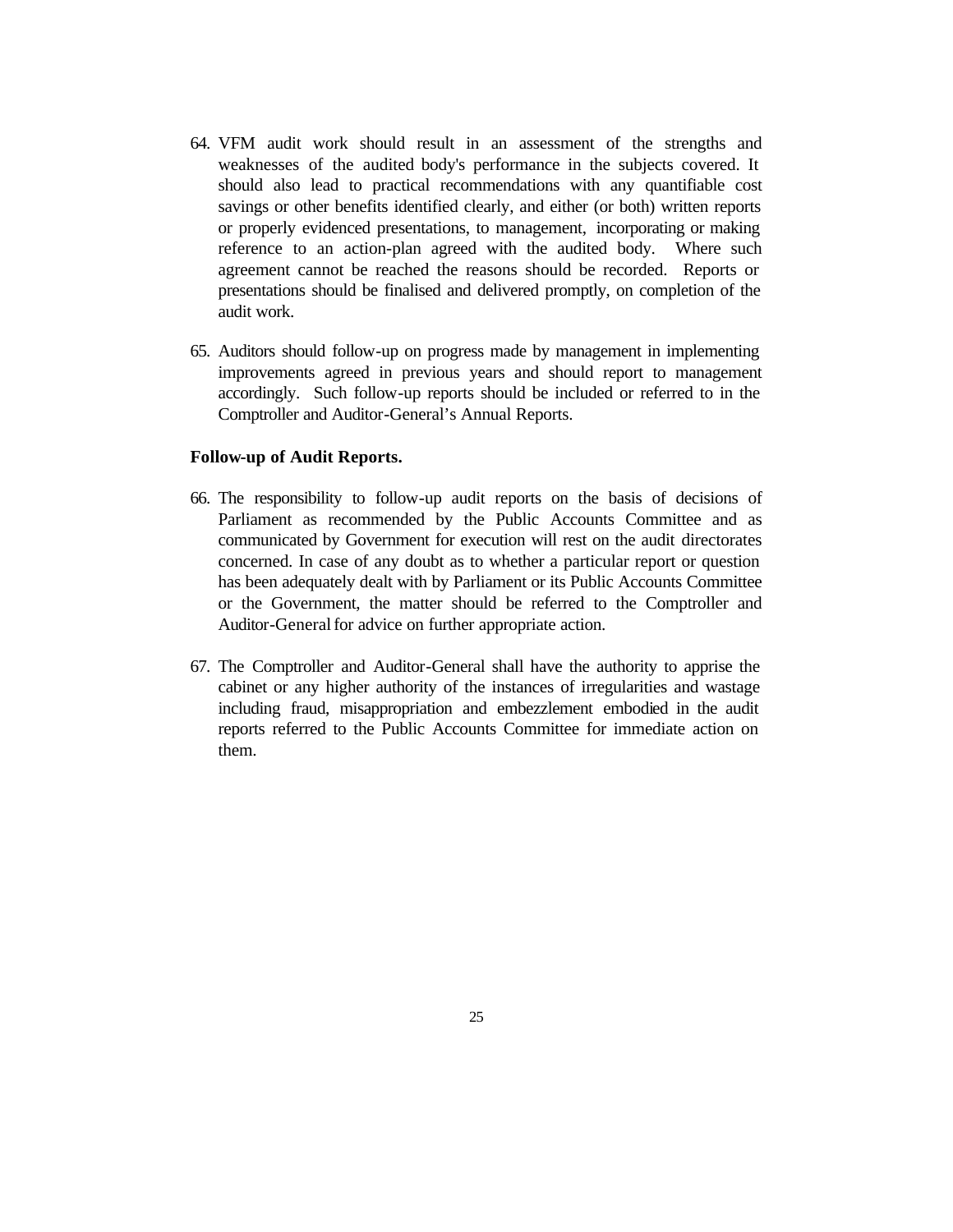*APPENDIX* 

#### **STATUTORY PROVISIONS – COMPTROLLER & AUDITOR-GENERAL**

#### **Extracts from the Constitution (Article 127-132):**

127. (1) There shall be a Comptroller and Auditor-General of Bangladesh who shall be appointed by the President.

(2) Subject to the provisions of this Constitution and of any law made by Parliament, the conditions of service of the Comptroller and Auditor-General shall be such as the President may, by order, determine.

128. (1) The public accounts of the Republic and of all courts of law shall be audited and reported on by the Comptroller and Auditor-General and for that purpose he or any person authorised by him in that behalf shall have access to all records, books, vouchers, documents, cash, stamps, securities, stores or other government property in the possession of any person in the service of the Republic.

(2) Without prejudice to the provisions of clause (1), if it is prescribed by law in the case of any body corporate directly established by law, the accounts of that body shall be audited and reported on by such person as may be so prescribed.

(3) Parliament may by law require the Comptroller and Auditor-General to exercise such functions, in addition to those specified in clause (1), as such law my prescribe, and until provision is made by law under this clause the President may, by order, make such provision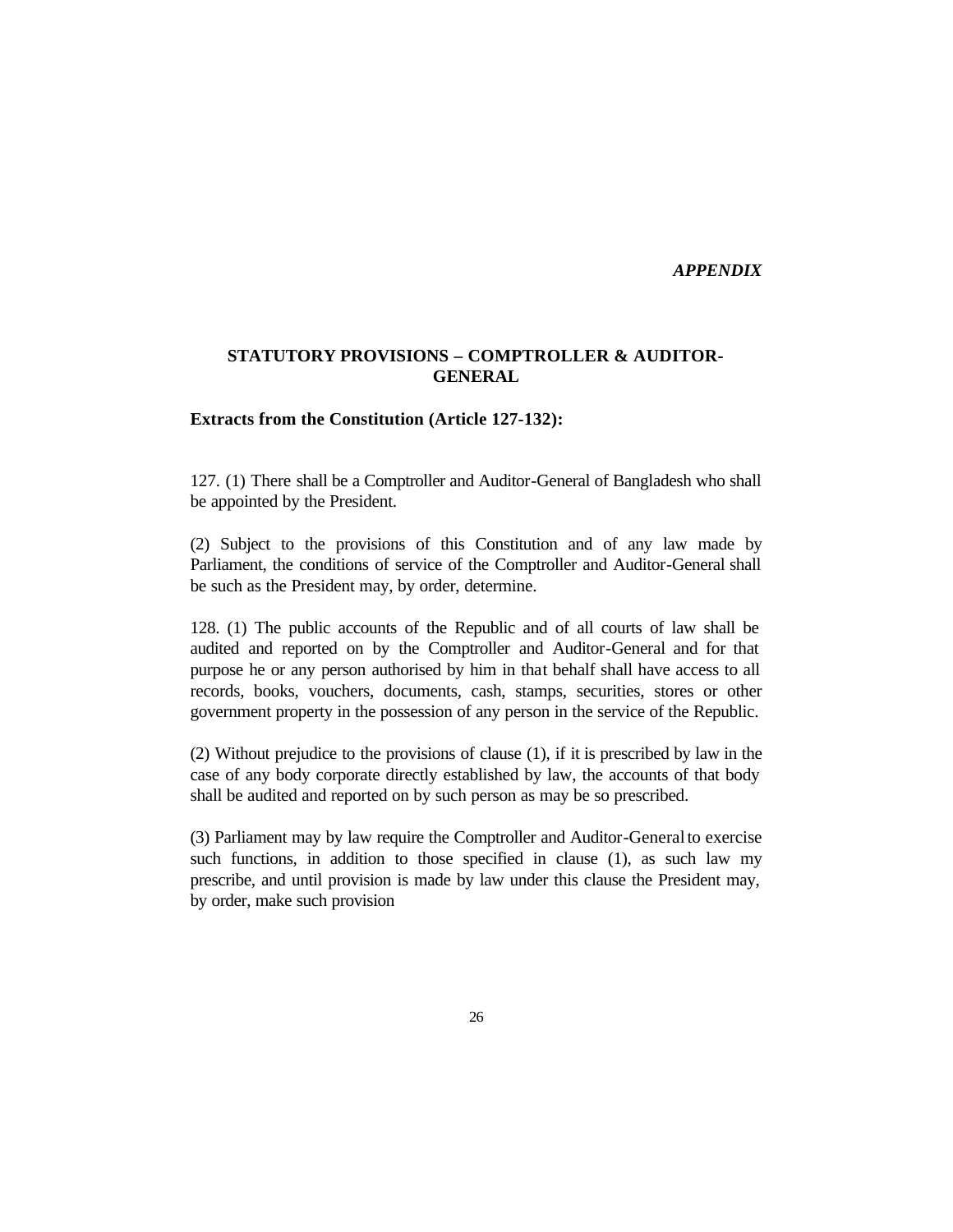(4) The Comptroller and Auditor-General, in the exercise of his functions under clause (1), shall not be subject to the direction or control of any other person or authority.

129. (1) The Comptroller and Auditor-General shall, subject to this article, hold office until he attains the age of sixty years.

(2) The Comptroller and Auditor-General shall not be removed from his office except in like manner and on the like ground as a judge of the Supreme Court.

(3) The Comptroller and Auditor-General may resign his office by writing under his hand addressed to the President.

(4) On ceasing to hold office, the Comptroller and Auditor-General shall not be eligible for further office in the service of the Republic.

130. At any time when the office of Comptroller and Auditor-General is vacant, or the President is satisfied that the Comptroller and Auditor-General is unable to perform his functions on account of absence, illness or any other cause, the President may appoint a person to act as Comptroller and Auditor-General and to perform the functions of that office until an appointment is made under article 127 or, as the case may be, until the Comptroller and Auditor-General resumes the functions of his office.

131. The public accounts of the Republic shall be kept in such a form and in such a manner as the Comptroller and Auditor-General may, with the approval of the President, prescribe.

132. The reports of the Comptroller and Auditor-General relating to the public accounts of the Republic shall be submitted to the President, who shall cause them to be laid before Parliament.

#### **Other statutory extracts:**

#### **Comptroller and Auditor-General (Additional Functions) Act (Act no. XXIV of 1974).**

*[With amendments incorporated by the Comptroller and Auditor-General (Additional Functions)(Amendment) Act 1975 and the Comptroller and Auditor-General (Additional Functions) (Amendment) Ordinance 1983]*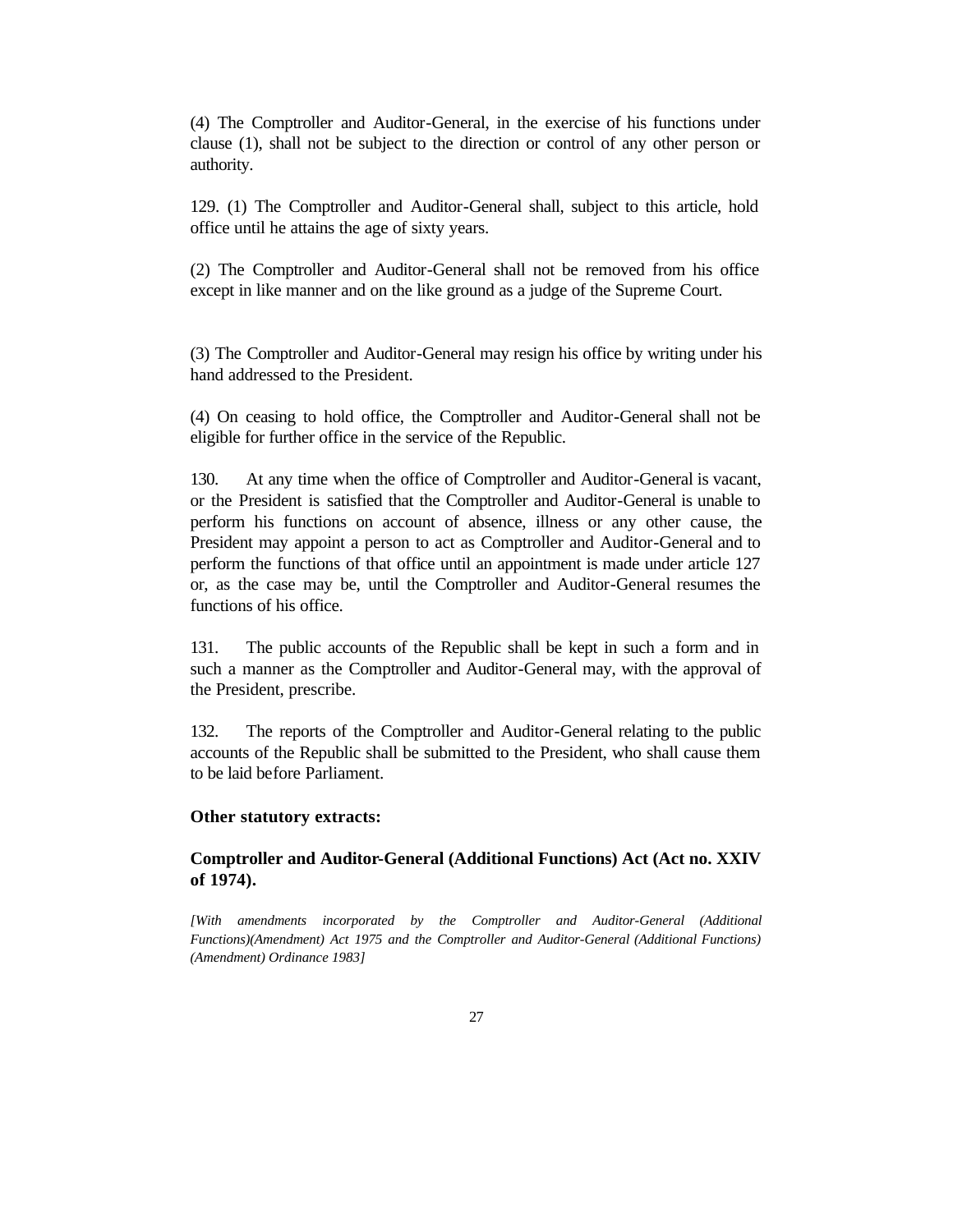An Act to prescribe certain additional functions of the Comptroller and Auditor-General.

Whereas clause (3) of article 128 of the Constitution of the People's Republic of Bangladesh provides that Parliament may by law require the Comptroller and Auditor-General to exercise such functions, in addition to those in clause (1) of that article, as such law may prescribe:

It is hereby enacted as follows:

## **1. Short title and commencement .-**

- (1) This Act may be called the Comptroller and Auditor-General (Additional Functions) Act. 1974.
- (2) It shall be deemed to have come into force on the  $16<sup>th</sup>$  December 1971

#### **2. Definitions.-**

In this Act, unless there is anything repugnant in the subject or context:

- (a) "accounts", in relation to commercial undertaking of the Government, includes subsidiary accounts;
- (b) "appropriation accounts" means accounts relating to expenditure brought into account during a financial year to the several items specified in the Appropriation Act;
- (c) "Auditor-General" means the Comptroller and Auditor-General of Bangladesh;

[(cc) "public enterprise" means a company or firm, whether incorporated or registered or not, in which the Government has at least fifty per cent share or interest;] 1

(d) "statutory public authority" means any authority, corporation or body, the activities or the principal activities of which are authorised by any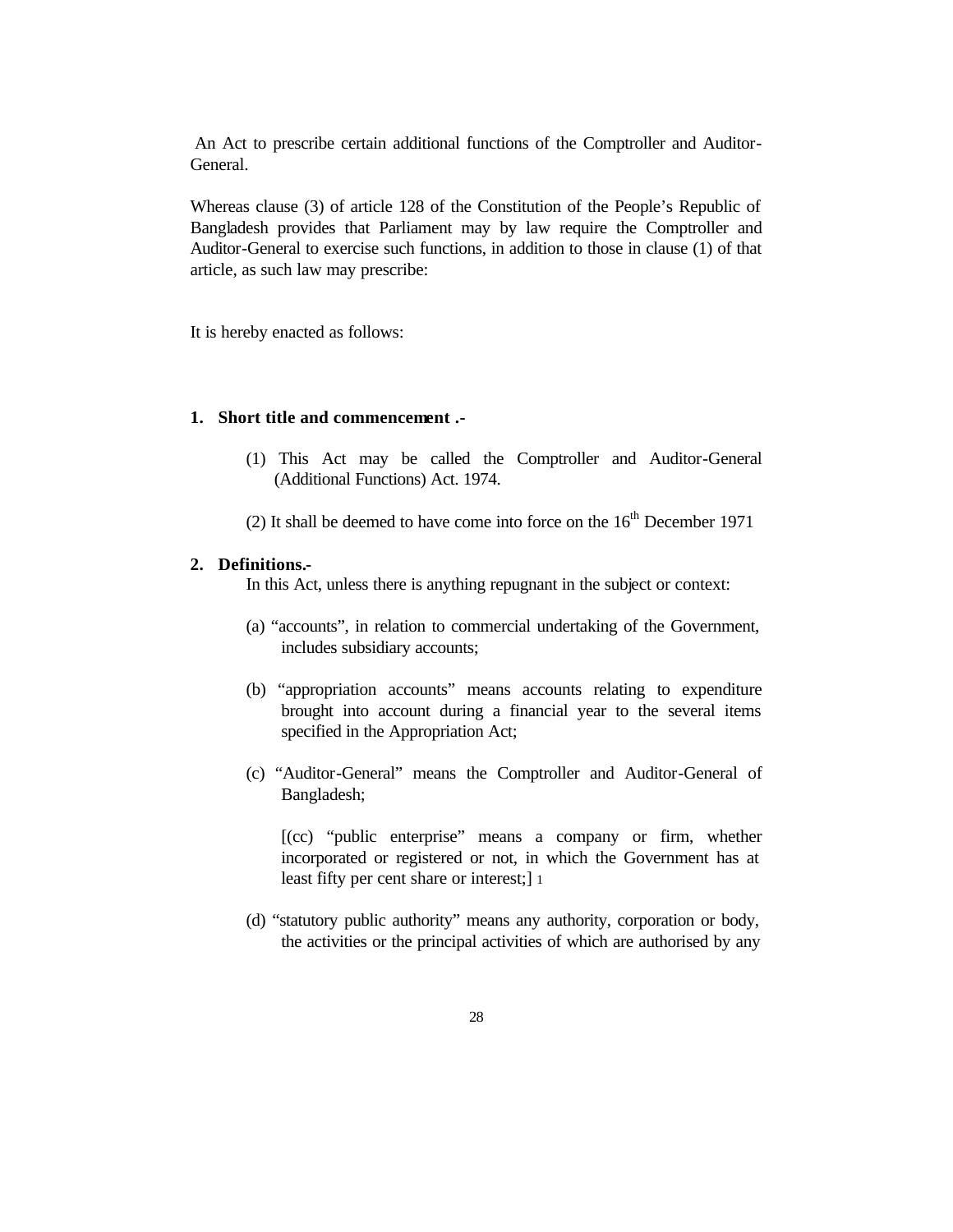Act, Ordinance, Order or instrument having the force of law in Bangladesh.

#### **3. Keeping of Government accounts.-**

(1) Subject to the provisions of sub-section (2), the Auditor-General shall be responsible for the keeping of the accounts of the Government.

(2) The Auditor-General shall not be responsible for the keeping of:

- (a) initial accounts that may be required to be kept in the Treasuries; and
- (b) initial and subsidiary accounts of stores and stock, manufacturing, trading and profit and loss accounts that may be required to be kept in any Ministry, Division, or office of the Government.

#### **[3A. Expenditure.-**

The government may, subject to such conditions as may be specified therein, direct that all or any of the provisions of this Act shall not apply in respect of such Ministry, Division or office of the Government as it may specify] 2

#### **4. Preparation of appropriation and finance accounts. -**

The Auditor-General shall, from the accounts kept by him [and by other persons responsible for keeping public accounts]3, prepare annually appropriation accounts and finance accounts showing disbursements or, as the case may be, the annual receipts and disbursements for the purposes of the Government, distinguished under the respective heads thereof, and shall submit these accounts to the President on such dates as he may, with the concurrence of the President, determine.

#### **5. Audit of accounts of statutory public authorities, etc.-**

(1) Notwithstanding any thing contained in any other law for the time being in force, [or in any other memorandum or articles of association or in any deed]4, the Comptroller and Auditor-General may audit the accounts of any statutory public authority, [public enterprises] 5 or local authority and shall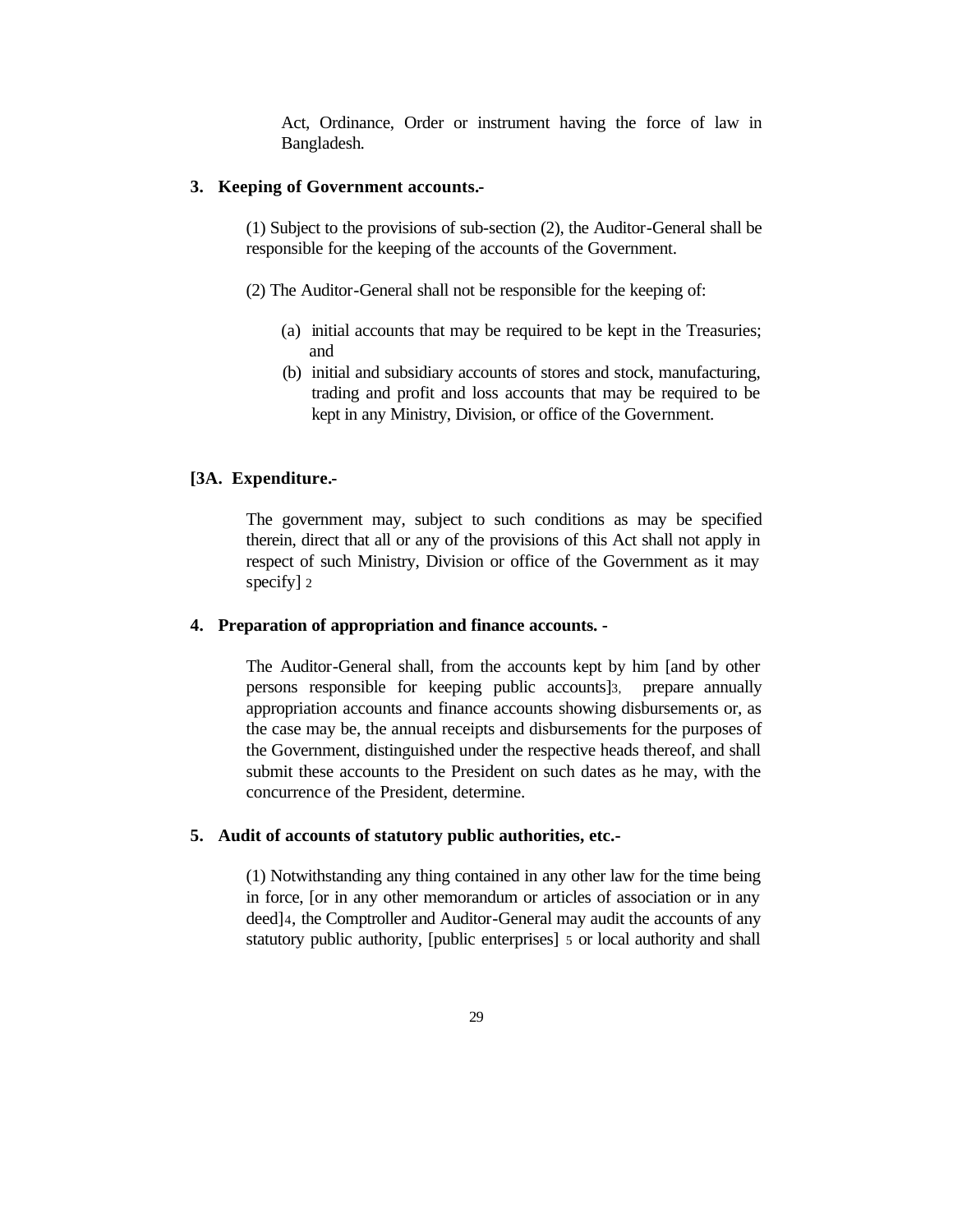submit his report on such audit to the President for laying it before Parliament.

(2) For the purpose of any audit under sub-section (1), the Comptroller and Auditor-General or any person authorised by him in that behalf shall have access to all records, books, vouchers, documents, cash, stamps, securities, stores or other property of the statutory public authority, [public enterprises] 6 concerned.

#### **6. Preparation of commercial accounts**.-

The Auditor-General shall prepare annually, after audit, commercial accounts on the basis of manufacturing, trading and profit and loss accounts, balance sheets and any other accounts that are kept by the Ministries, Divisions, and offices of the government, statutory public authorities, [public enterprises] 7 and local authorities.

#### **7. Preparation of general financial statements.-**

The Auditor-General shall annually in such form as he may, with the concurrence of the President, determine and submit to the president, a general financial statement incorporating a summary of the accounts of the Government, statutory public authorities [public enterprises]8 and local authorities for the last preceding year and the particulars of their balances and outstanding liabilities and containing such other information as to their financial position as the President may direct to be included in the statement

#### **8. Inspection of certain offices, etc**.-

The Auditor-General may-

(a) inspect any office of the Government which is responsible for the keeping of any account; and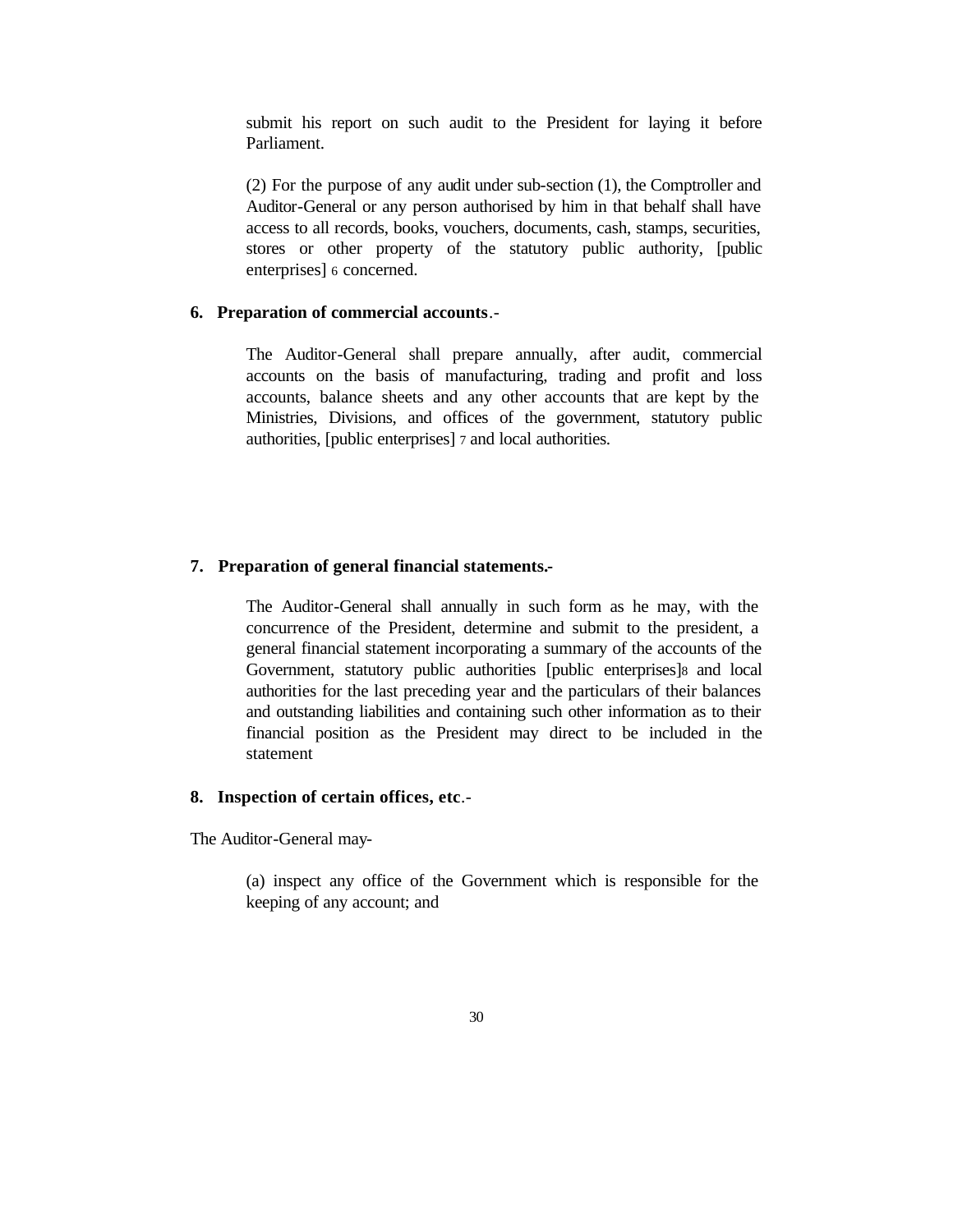(b) require that any book or other document relating to the transactions to which his duty in respect of audit extend shall be sent to such place as he may appoint for inspection by him.

#### **9. Information etc. to be given by the Auditor-General to the Government.-**

The Auditor-General shall, so far as the accounts for the keeping of which he is responsible enable him so to do, give the Government such information and assistance in the preparation of its annual accounts as it may ask for.

#### **10. Information to be given by the Government to the Auditor-General.-**

The Government shall give the Auditor-General such information as he may require for the preparation of any account or report which it is his duty to prepare.

#### **11. Making of rules.-**

The Comptroller and Auditor-General may make rules and give directions in respect of all matters pertaining to audit of any accounts he is required to audit.

#### **12. Repeal and savings.-**

The Audit and Accounts Order, 1952 (G.G.O No 9A of 1952), and the Comptroller and Auditor-General (Additional Functions) Ordinance, 1973 (Ord. XXX of 1973), hereinafter referred to as the said Ordinance are hereby repealed.

Notwithstanding such repeal, anything done or any action taken, including any order made or direction given under the said Ordinance shall be deemed to have been done, taken, made or given, as the case may be, under the corresponding provision of this Act.

#### [**12. Repeal and savings.-**

The Comptroller and Auditor-General (Additional Functions)(Amendments) Ordinance 1975 (Ord. XVIII of 1975) is hereby repealed.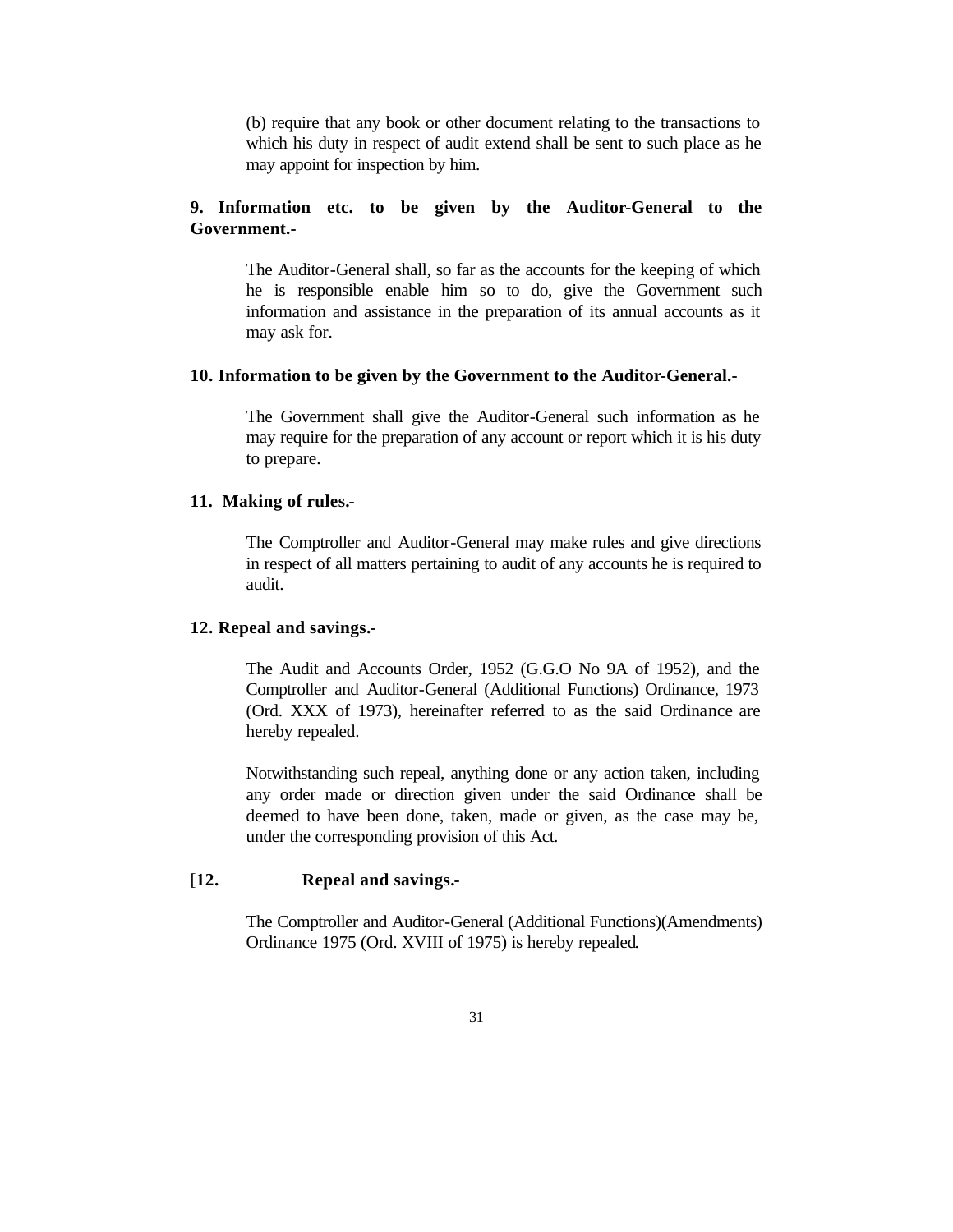Notwithstanding such repeal, anything done or any other action taken, including any order made or direction given under any provision of the Comptroller and Auditor-General (Additional Functions) Act 1974 (XXIV of 1974) as amended by the said Ordinance shall be deemed to have been done, taken, made or given, as the case may be, under the corresponding provision of the said Act, as amended by this Act.] 9

1 As incorporated by section 2 of the Comptroller and Auditor –General (Additional Functions) (Amendment) Act 1975.

2 As incorporated by section 2 of the Comptroller and Auditor –General (Additional Functions) (Amendment) Ordinance 1983

(Ord.XXVIII of 1983).

3 As incorporated by section 3 of the Comptroller and Auditor –General (Additional Functions) (Amendment) Ordinance 1983

(Ord.XXVIII of 1983).

4 As incorporated by section 3 of the Comptroller and Auditor –General (Additional Functions) (Amendment) Act 1975.

5 As incorporated by section 3 of the Comptroller and Auditor –General (Additional Functions) (Amendment) Act 1975

6 As incorporated by section 3 of the Comptroller and Auditor –General (Additional Functions) (Amendment) Act 1975

7 As incorporated by section 4 of the Comptroller and Auditor –General (Additional Functions) (Amendment) Act 1975

8 As incorporated by section 5 of the Comptroller and Auditor –General (Additional Functions) (Amendment) Act 1975

9 As incorporated by section 6 of the Comptroller and Auditor –General (Additional Functions) (Amendment) Act 1975